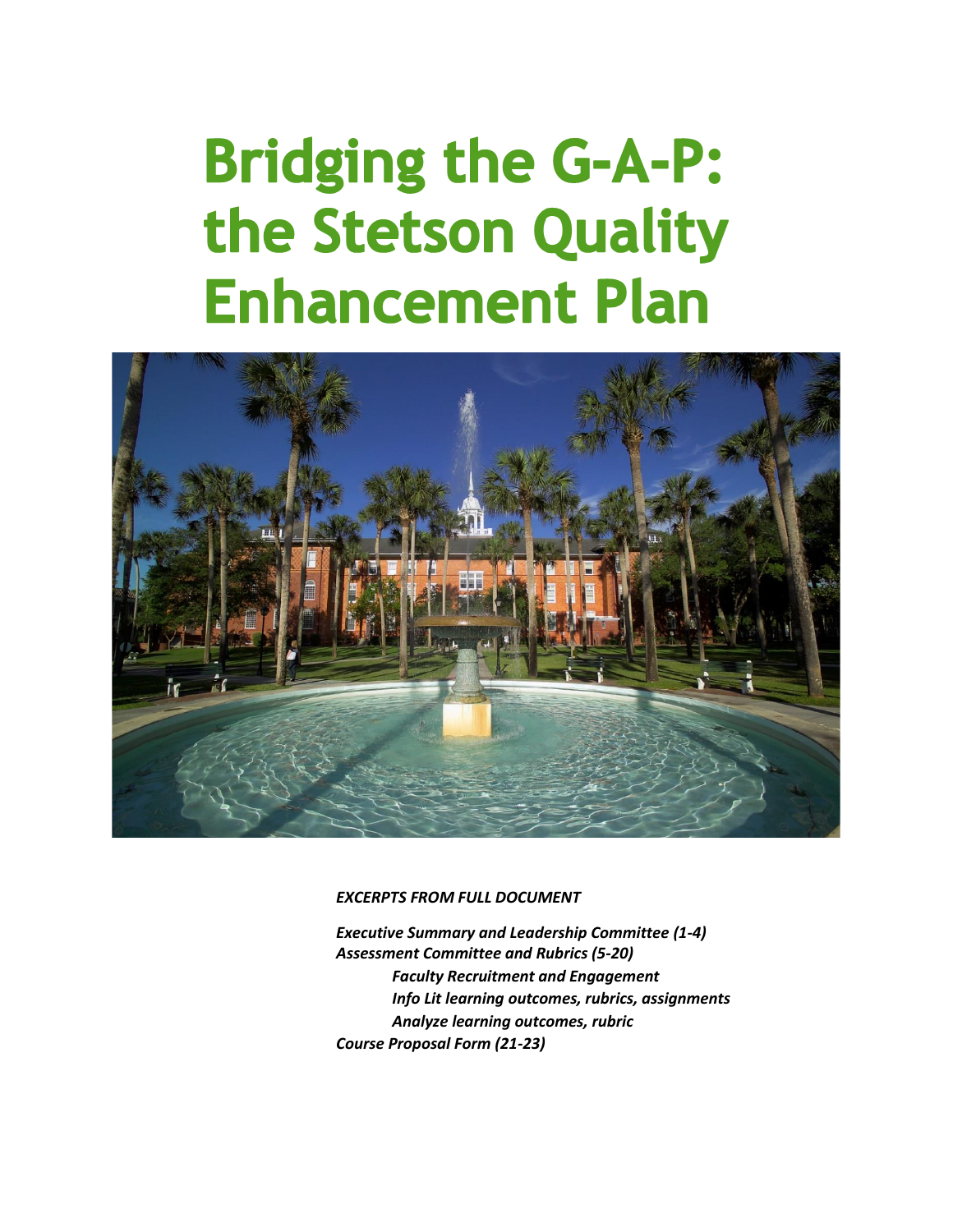# Executive Summary

The mission of Stetson University is to provide "a transformational education in a creative community where learning and values meet. Committed to scholarship and the liberal arts tradition, Stetson seeks to foster the qualities of mind and heart that will prepare students to reach their full potential as individuals, informed citizens, and responsible participants in their local and global communities."

Stetson University's Quality Enhancement Plan (QEP) enhances existing critical skills and overall student success for undergraduate students through **"Bridging the G-A-P: Enhancing Information Literacy to Foster Critical Thinking."** The QEP takes a broad but deep approach to Information Literacy to leverage critical analysis in disciplines. The three components of the "G-A-P" framework are:

- **Gather** Students will learn how information is created and valued as they research, amass, and evaluate information.
- **Analyze** Students will learn how to understand, interpret, and apply information within a disciplinary context.
- **Present** Students will demonstrate their learning by presenting the information they have gathered and analyzed in both oral and written communicative forms.

The QEP uses the definition of information literacy provided by the Association of College and Research Libraries (ACRL): "information literacy is the set of integrated abilities encompassing the reflective discovery of information, the understanding of how information is produced and valued, and the use of information in creating new knowledge and participating ethically in communities of learning." The "Gather, Analyze, Present" framework embodies this definition. Stetson's QEP maintains that students can be successful when they have exposure, experience, and practice within the context of information literacy.

To arrive at the QEP recommendation, Stetson followed a well-structured process, which included the work of an initial QEP task force to generate ideas (2019-2020), a QEP committee to recommend a topic (2020-2021), a QEP implementation and development committee (2021-2022), a QEP writing task force (Fall 2021), and a QEP marketing and communications committee (2021-2022). Students, faculty, staff, and administration were involved in the review and decision-making process throughout. Over the twoyear period, from 2019 to 2021, numerous focus groups were held and several surveys were administered to students, staff, and faculty at the beginning, middle, and near the end of the QEP topic development phase.

To successfully execute its QEP, Stetson University intends to leverage approximately 35-45 faculty across all academic disciplines to teach "G-A-P" enhanced courses, most of these at introductory and developmental (100 and 200) levels. Participating faculty will engage in workshops and training presented by Stetson's in-house experts on Information Literacy at the duPont-Ball Library and the Brown Center for Faculty Innovation and Excellence.

Because the QEP is intended for long-range quality enhancement of student learning, a series of engagement opportunities will be identified for students that take place both within and outside the traditional classroom experience. Students in G-A-P classes will be offered targeted and incentivized opportunities for learning via increased, specialized information literacy tutoring (offered by cross-trained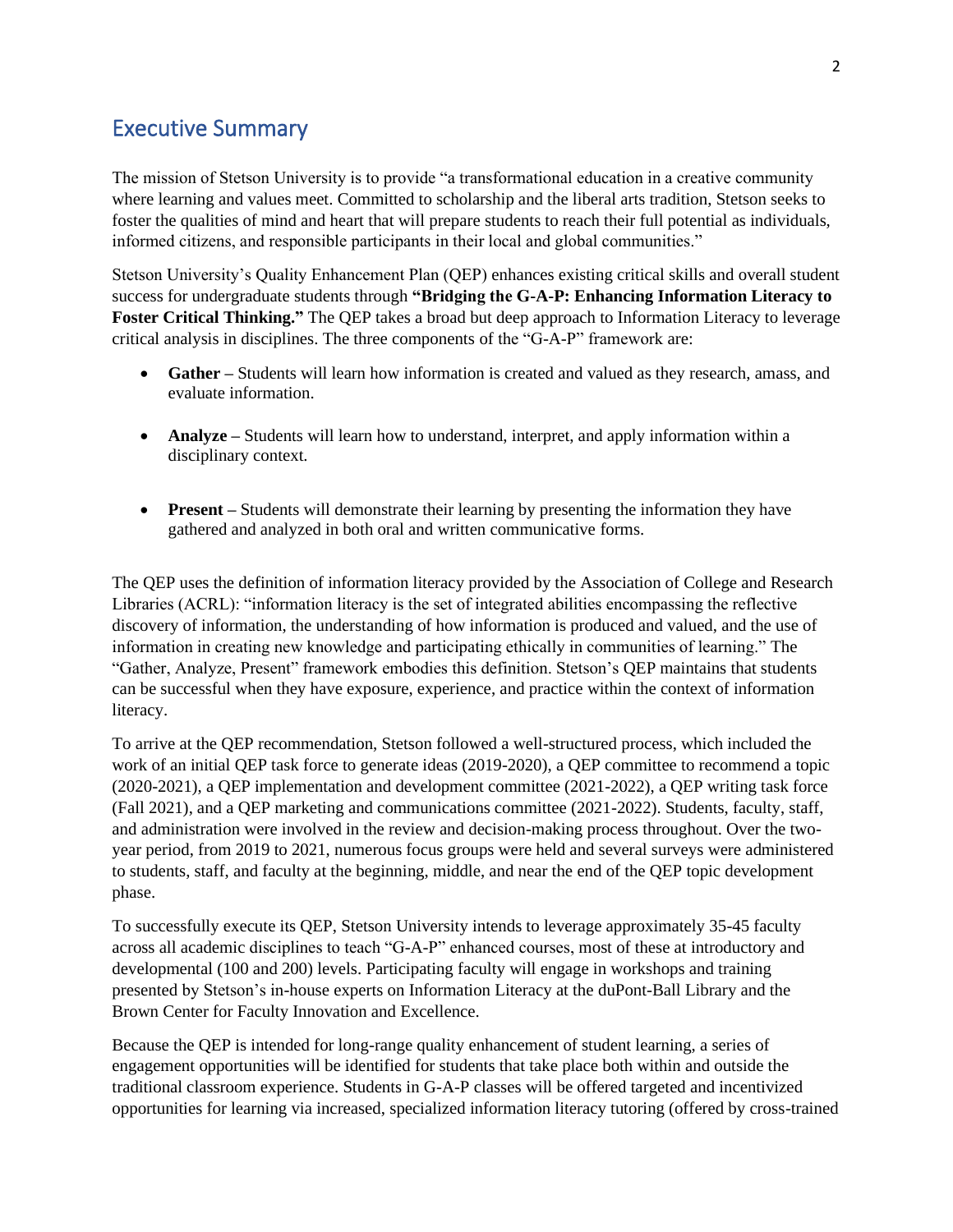Writing Center tutors and some Library student employees), selected information literacy peer tutoring, and divisional offerings in disciplinary forms of analysis. The Library will offer Cultural Credit events to highlight the value of information literacy. To create a heightened sense of awareness across the campus, many of these opportunities will also be extended to students not enrolled in G-A-P courses.

The QEP will be implemented over five years and will start with preliminary ("soft") launches of G-A-Penhanced courses in the School of Business Administration in Spring 2022. Year One will begin in Summer 2022 and will feature course redesign workshops for faculty. G-A-P courses will hard-launch in Fall 2022. Each semester, faculty participating in the G-A-P program will attend additional workshops on how to enhance information literacy along with how to assess and report progress toward QEP success. Over the next three years, new faculty will join the G-A-P program annually, until the QEP supports 35- 45 faculty. Each participating faculty member will be involved in the QEP for at least two sequential offerings of the course. . To implement and execute the QEP, the University commits financial support for faculty (professional development stipends for course redesign), Writing Center staff and teaching apprentices, the Library Liaison, and for other leadership positions including a QEP Director.

G-A-P courses will be assessed on a yearly basis to gauge successful implementation. The student learning outcomes include both information literacy and critical analysis learning goals. Though "Presentation" is a part of the G-A-P framework, written and oral presentation artifacts will serve to assess the "Gather" and "Analyze" portions of the framework.

Through this multi-stakeholder and multi-disciplinary effort, the QEP will prepare Stetson's students for success in their coursework and academic and professional work beyond Stetson University. Stetson welcomes feedback and support as it continues to "Bridge the G-A-P" for our students.

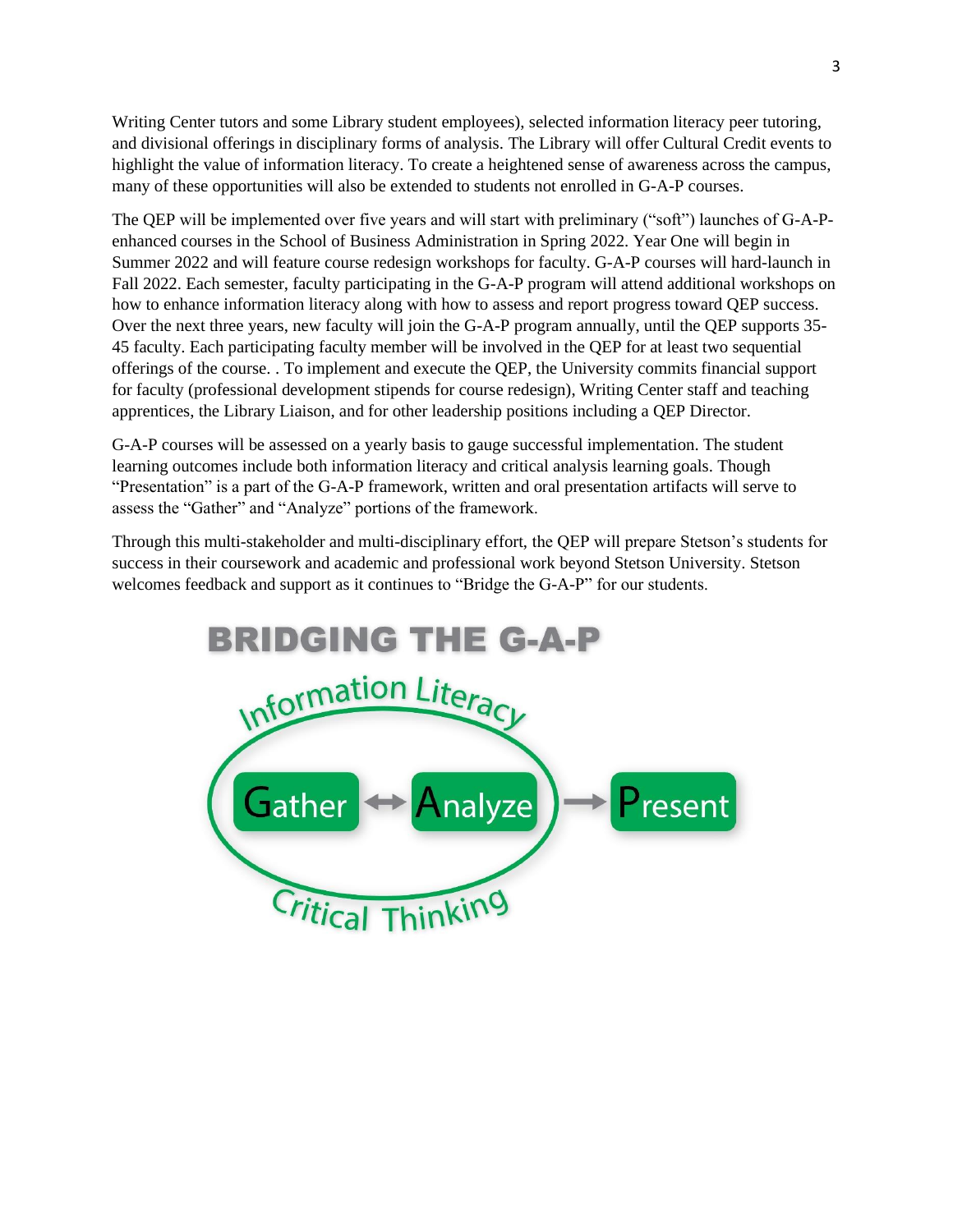# QEP Leadership Committee

"Bridging the G-A-P" involves every level of Stetson stakeholders in its efforts. Building a Leadership Committee that reflects faculty leadership, student and staff representation, student support leaders, assessment leadership, and administrative and alumni engagement will be essential to the success of the QEP. The qualifications required of the QEP Leadership Committee include long experience with critical skills initiatives (information literacy, evaluation/analytical skills, critical thinking, writing instruction, speaking and oral competency instruction, and assessment of student learning) and substantial individual expertise and experience in teaching and administration, including leadership of academic committees. Representation of all stakeholders on campus includes representatives of the academic units on campus to ensure broad-based input and accountability to the Library, the Schools, and the College and Faculty Senate. Designees provided by the Deans and the Provost assure coordination and communication, and student and alumni representatives will ensure qualitative input into the undergraduate experience of the QEP. The following table summarizes the QEP Leadership Committee structure:

| <b>QEP LEADERSHIP TEAM MEMBERSHIP</b>                              |              |       |
|--------------------------------------------------------------------|--------------|-------|
| <b>Faculty Representatives</b>                                     |              |       |
| QEP Director (faculty member)                                      |              |       |
| Faculty/assessment leaders (divisional and school representatives) |              | 6     |
| Library Liaison                                                    |              |       |
| Senate representative                                              |              |       |
|                                                                    | <b>TOTAL</b> | 9     |
| <b>Administrative/Staff Representatives</b>                        |              |       |
| <b>SACSCOC Liaison</b>                                             |              |       |
| Director of Institutional Research and Effectiveness               |              |       |
| Provost or Designee                                                |              |       |
| Career & Professional Development Director or Designee             |              |       |
|                                                                    |              |       |
|                                                                    | <b>TOTAL</b> |       |
| <b>Student Representatives</b>                                     |              |       |
| SGA--Named annually                                                |              |       |
|                                                                    |              |       |
|                                                                    |              | Total |
|                                                                    |              | 13    |
|                                                                    |              |       |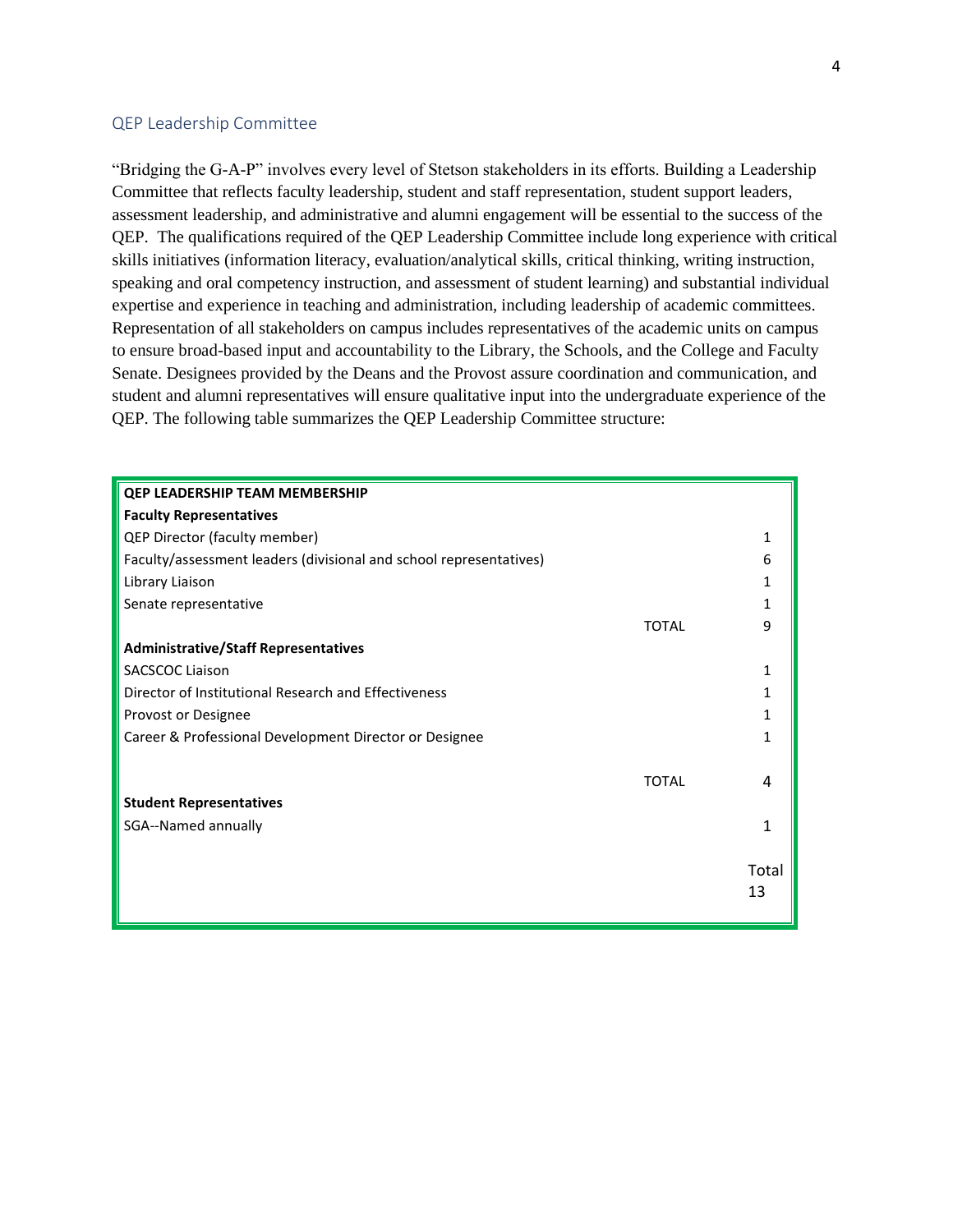#### The QEP Assessment Committee

Because of the broad-based nature of the enhancement plan, assessment of the learning initiatives must be handled carefully to ensure that a coherent pattern of student improvement in learning can be demonstrated. Unlike the current QEP ("Transitions"), which focused on a narrow and easily identified population (First Year students), the proposed QEP ("Bridging the G-A-P") will require a web of individual assessments, which must be collated and analyzed to identify successes and any points of intervention. Such a committee was proposed to the University in 2020 following the work of the Core Learning Committee, which identified issues of university curriculum mapping, assessment, and coordination and coherence that no existing committees and processes can capture. The QEP Assessment Committee as described below is very similar to the proposed University Assessment Committee, demonstrating the QEP's use of ongoing institutional work. Further, in order to create a coherent set of results, a common set of outcome statements, a common set of rubrics, and an agreed-upon set of artifacts will be identified.

The QEP Committee recommended the establishment of the QEP Assessment Committee, as a subset of the QEP Leadership Committee, to facilitate this process and to follow best practices in learning assessment. The QEP Assessment Committee, chaired by the QEP Director, will be composed of faculty representatives from departments (divisions/schools) participating in the QEP initiative. If the number of departments/programs participating is six or fewer, then one faculty member from each participating department/program will constitute the QEP Assessment Committee. If more than six programs choose to participate, then the committee will be composed of at least one faculty member from a participating department in each participating division and school, with the understanding that divisions/schools with greater programmatic participation will contribute more faculty representatives. Six of these members of the QEP Assessment Committee will serve on the QEP Leadership Committee.

The QEP Assessment Committee will necessarily operate alongside the standing University General Education Committee (UGEC) and existing program assessment processes. Programs will use existing assessment data as a baseline; faculty participating in Gen Ed courses will use existing General Education assessment data as a baseline. See Assessment Data (Link).

# Faculty Participation: Recruiting & Approving Participants

Faculty will be recruited to participate in the QEP through a series of informational workshops, open discussion opportunities, website resources, and explanation of proposal and approval processes, and stipends for both summer course redesign and individual course offerings. The informational sessions will orient faculty to the range of available possibilities and explain how key elements of the QEP can be defined in accordance with existing disciplinary concepts.

The QEP will be implemented by enhancing courses selected by faculty following the "Bridging the G-A-P" framework. Faculty will be invited to submit G-A-P course enhancement grant proposals to the QEP Director, who will, in collaboration with the Leadership Team, evaluate and rank the proposals. All faculty whose proposals are accepted will commit to improving the information literacy skills (G) of the students in the course; optionally, faculty can also choose to use those skills to leverage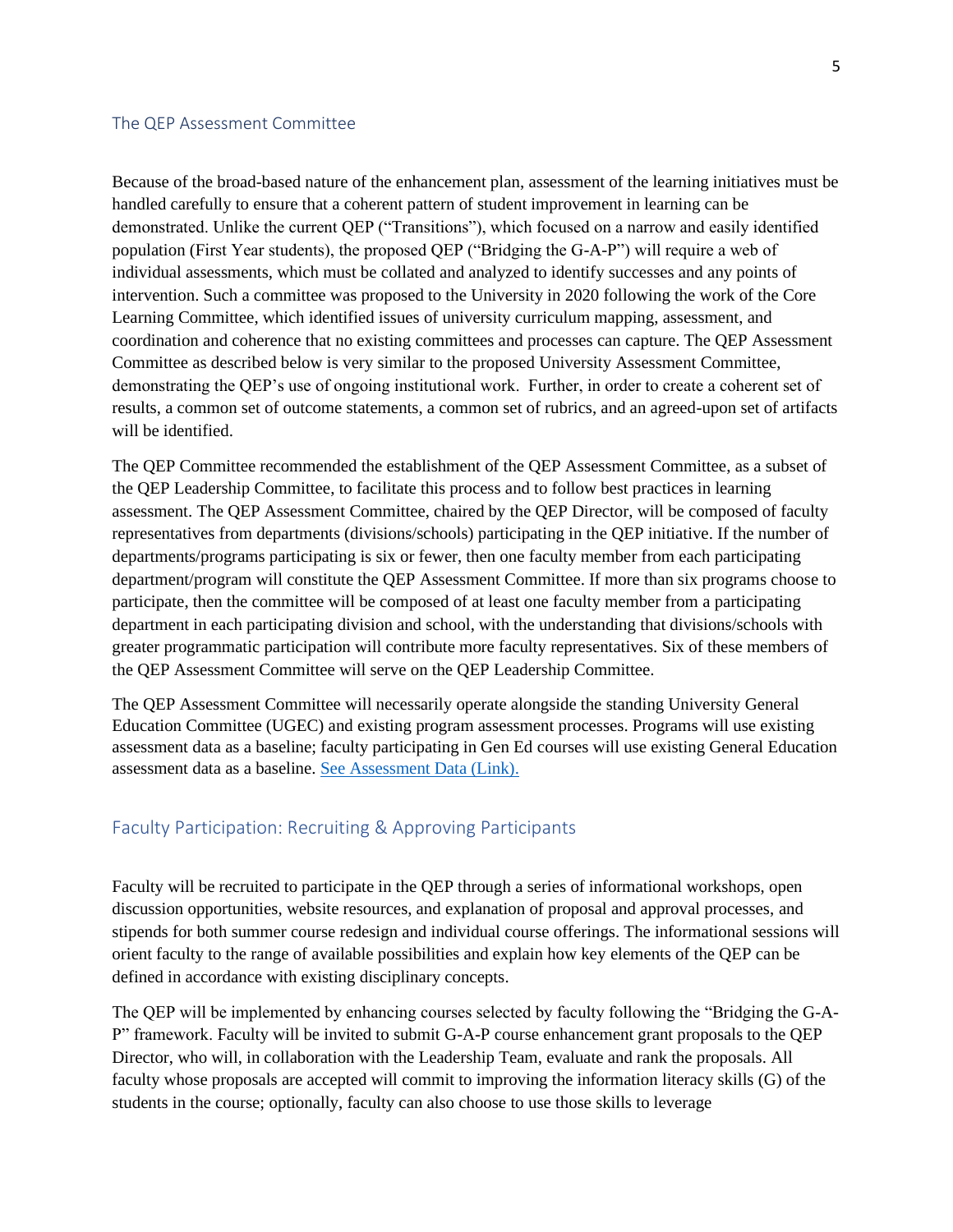improved analysis (critical thinking) skills within that same course. Faculty also commit to providing assessment artifacts in written or oral form and to participating in the assessment process. Likewise, all faculty involved in the G-A-P program committee to attending several workshops through the period of their participation.

The steps below outline the experience of a faculty member wishing to participate in the G-A-P program.

- 1. Attend at least one informational session in January and February, during which faculty will learn the details of G and A components and how they might adopt these components in their course for enhanced student learning.
- 2. Consult as needed with their department/program chair to determine an appropriate course or cluster of courses for enhancement.
- 3. Identify at least one IL concept and related learning outcome (G) OR G+A for enhancement and corresponding assignment(s) that might be assessed.
- 4. Create a proposal for course enhancement (See Appendix J) for the proposal form and a rubric for proposal evaluation.)
- 5. Faculty who are selected to participate in the QEP will commit to course enhancement, to provision of artifacts from the course suitable for assessment, and to a process of continual improvement as a result of assessment data.
- 6. Faculty who participate in the QEP commit to offering the course at least two consecutive times as departmental course scheduling allows. During the course's active involvement in the QEP initiative, faculty will attend required workshops (the spring and fall workshops bracketing the course offering). This commitment provides sufficient continuity to demonstrate results, while also ensuring that if some faculty are unable to sustain their involvement beyond the second offering, they can release their spots to others. We anticipate that within the first three years from inception, approximately 35-40 faculty will join the G-A-P program. The budget (detailed below) can support up to 40 faculty per year.
- 7. Grant applications for course redesign and unit/assignment revision will be evaluated by The QEP Leadership Team and ranked for approvals.
- 8. Deadlines for Year One (Fall 2022):
	- o PROPOSALS due to QEP Leadership Team March 7, 2022
	- o DECISIONS made by QEP Leadership Team April 12, 2022

| <b>Going Forward:</b>                                                                                                                                                                          |                                                                                                                                             |                                                  |
|------------------------------------------------------------------------------------------------------------------------------------------------------------------------------------------------|---------------------------------------------------------------------------------------------------------------------------------------------|--------------------------------------------------|
| Spring 2022 Year Zero<br>JAN -- SoBA pilot courses for a dry run<br>JAN--Information sessions about<br>G-A-P and course<br>enhancement<br><b>MARCH</b> -- Proposals for course<br>redesign due | Fall 2022 Year One<br>15-25 G-A-P courses launch<br>Enhanced tutoring and Il instruction<br>for students<br>Fall Workshop for G-A-P faculty | Fall 2023 Year Two<br>10-15 G-A-P courses launch |
| Course Redesign Workshop (stipended,<br>2 days, hands on)<br>Summer 2022 Year One                                                                                                              | Enhanced student support<br>May workshop for G-A-P<br>Spring 2023 Year One                                                                  |                                                  |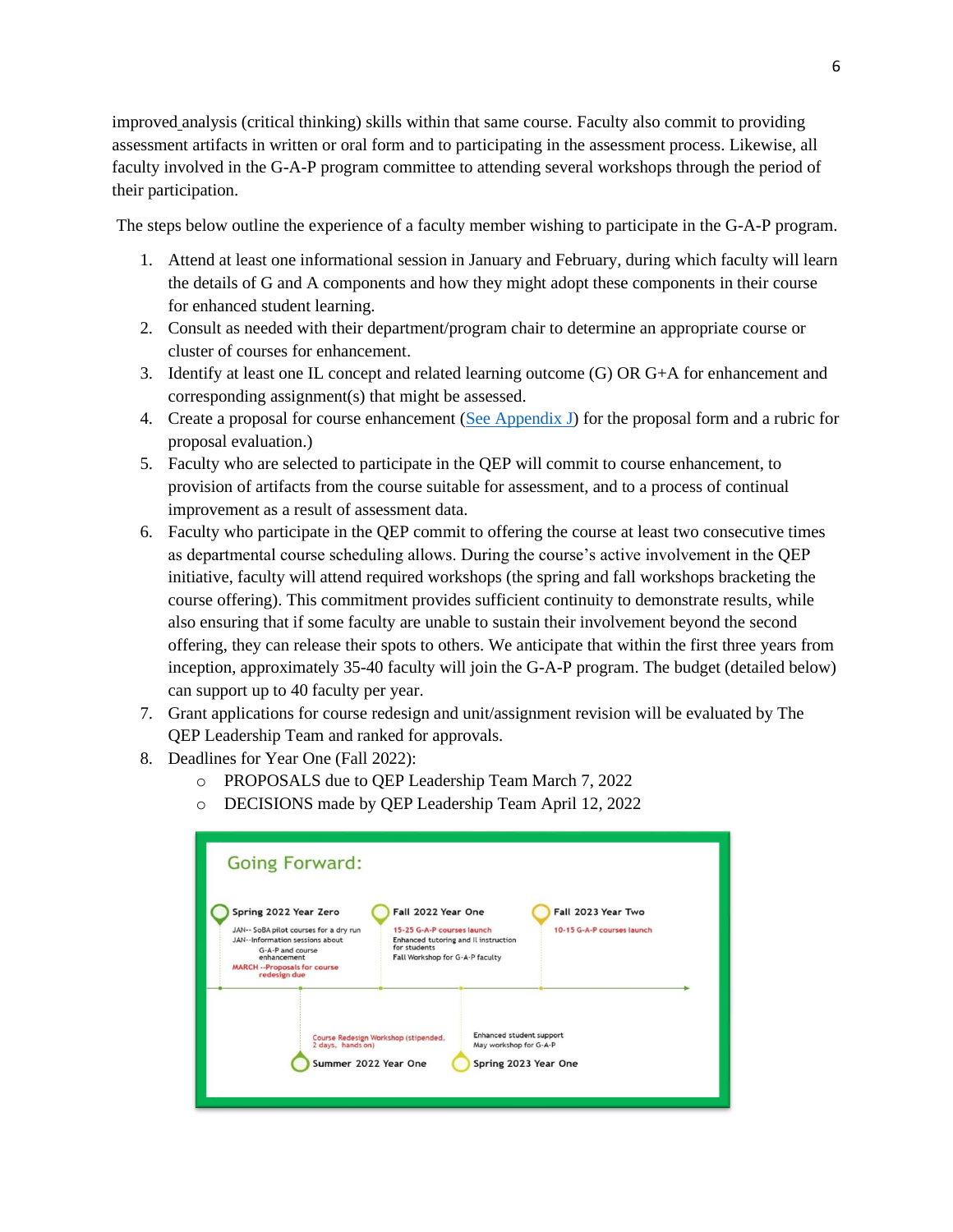#### Definition of Information Literacy

Information literacy is the set of integrated abilities encompassing the reflective discovery of information, the understanding of how information is produced and valued, and the use of information in creating new knowledge and participating ethically in communities of learning.

*This set of holistic assessment rubrics allows faculty the autonomy to understand "research" and "information" both broadly and inclusively and to choose at least one IL outcome to enhance with. Rather than identifying a number of dimensions and criteria for granular results, a holistic rubric is easier for faculty to use and simpler for reporting learning outcomes. All participating G-A-P faculty should be able to "find" their work in this assessment rubric.*

# **Information Literacy Learning Outcome**

# **Students can locate, engage with, and evaluate information relevant to a question, topic, or research need OR to contribute to scholarly, professional, civic, and/or personal conversations.**

Supporting Information Literacy Outcomes (identified individually on the pages that follow):

- 1. Students can define different types of authority while retaining an open mind when encountering varied and sometimes conflicting perspectives.
- 2. Students can describe how various types of sources were created in order to determine credibility of the information.
- 3. Students can cite and reference sources using disciplinary conventions.
- 4. Students demonstrate persistence in strategically searching for information using appropriate research tools or creative practices to answer a research question or solve a creative problem.
- 5. Students can identify an ongoing scholarly conversation and use sources to participate in it.
- 6. Students can construct an iterative search strategy using appropriate library databases or other research tools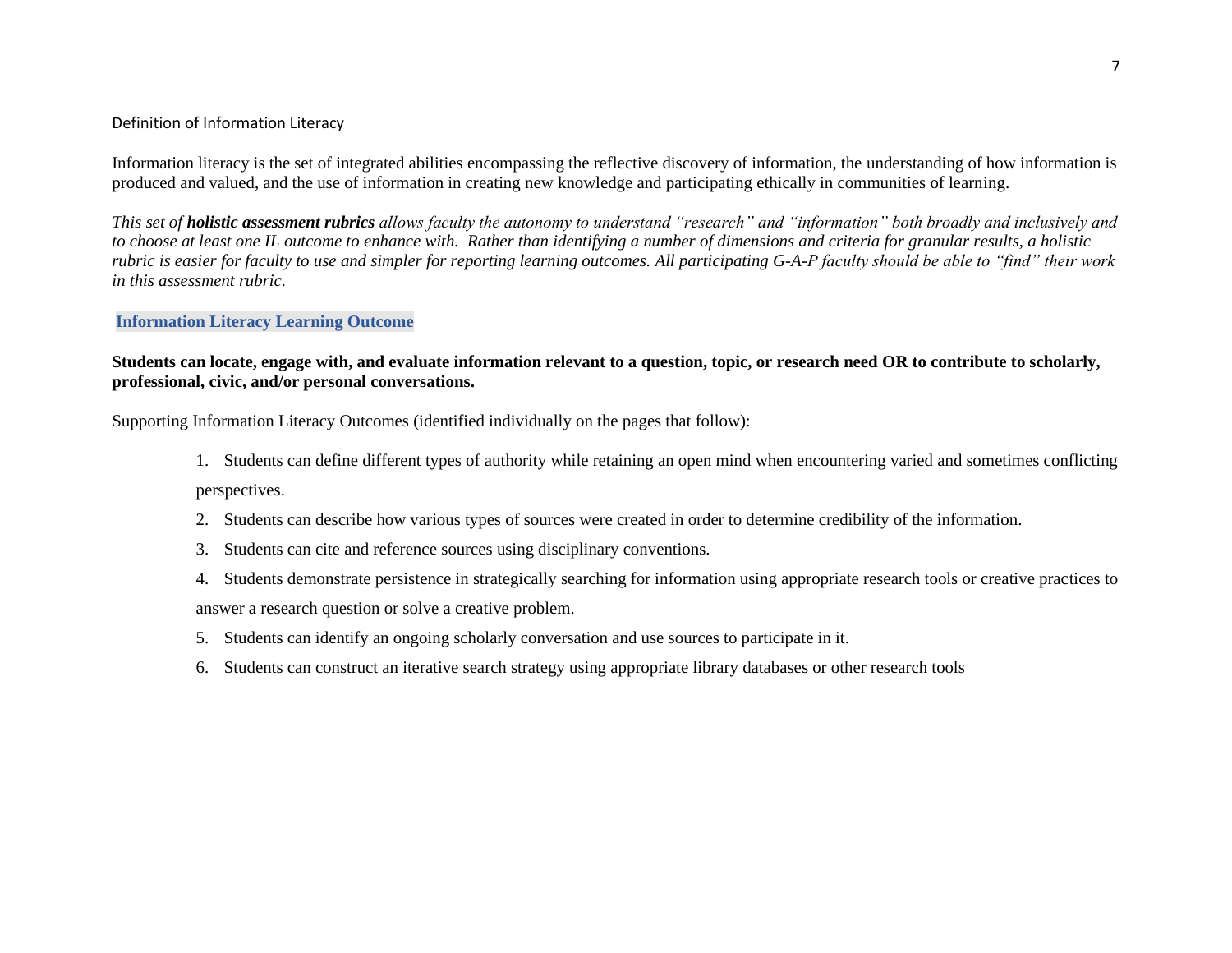| IL Threshold Concept #1                                                                                                                                                                                                                                                                                         |                                                                                                                                                                  | 3                                                                                                                                                                                                                                                                                                                                                                                                                                                                                                                                                                                                                                                                       | $\overline{\phantom{a}}$                                                                                                                                                                                                                                                                                                                                            |                                                                                                                                                                                                                                                                     | o                                                                                                                                                                                                                         |
|-----------------------------------------------------------------------------------------------------------------------------------------------------------------------------------------------------------------------------------------------------------------------------------------------------------------|------------------------------------------------------------------------------------------------------------------------------------------------------------------|-------------------------------------------------------------------------------------------------------------------------------------------------------------------------------------------------------------------------------------------------------------------------------------------------------------------------------------------------------------------------------------------------------------------------------------------------------------------------------------------------------------------------------------------------------------------------------------------------------------------------------------------------------------------------|---------------------------------------------------------------------------------------------------------------------------------------------------------------------------------------------------------------------------------------------------------------------------------------------------------------------------------------------------------------------|---------------------------------------------------------------------------------------------------------------------------------------------------------------------------------------------------------------------------------------------------------------------|---------------------------------------------------------------------------------------------------------------------------------------------------------------------------------------------------------------------------|
| <b>Authority is Constructed</b><br>and Contextual                                                                                                                                                                                                                                                               | Learning outcome                                                                                                                                                 | <b>Mastery</b>                                                                                                                                                                                                                                                                                                                                                                                                                                                                                                                                                                                                                                                          | <b>Developing</b>                                                                                                                                                                                                                                                                                                                                                   | Introductory                                                                                                                                                                                                                                                        | Unacceptable                                                                                                                                                                                                              |
| Information resources<br>reflect their creators'<br>expertise and credibility.<br>Authority is constructed<br>in that various<br>communities may<br>recognize different types<br>of authority and<br>contextual in that the<br>information need may<br>help to determine the<br>level of authority<br>required. | Students can define<br>different types of<br>authority while retaining<br>an open mind when<br>encountering varied and<br>sometimes conflicting<br>perspectives. | Student evaluates the<br>source of information, to<br>select information that<br>is appropriate for the<br>context and need, while<br>being open to differing<br>perspectives.<br><b>Consistently does all or</b><br>almost all of the following:<br>Critically evaluates source's<br>origins, evidence, context, or considering context of<br>suitability for current<br>information need.<br>Defines different types of<br>authority, such as subject<br>expertise, societal position,<br>or special experiences.<br>Demonstrates an awareness<br>of power structures<br>associated with what is and<br>who are considered<br>authoritative in different<br>contexts. | Student evaluates the<br>source of information to<br>select information that is<br>appropriate for the context.<br>Does most or many of the<br>following:<br>Evaluates source for<br>indicators of authority,<br>including type of publication or author credentials.<br>or author credentials, while<br>information need<br>Can define some types of<br>authority. | Student applies some<br>evaluative criteria to sources sources.<br>of information<br>Does most or many of the<br>following:<br>Evaluates source for<br>indicators of authority,<br>including type of publication<br>Learning about different<br>types of authority. | Student does not evaluate<br><b>Consistently does all or</b><br>almost all of the following:<br>Applies no evaluative<br>criteria or criteria that is not<br>relevant<br>Cannot identify different<br>types of authority. |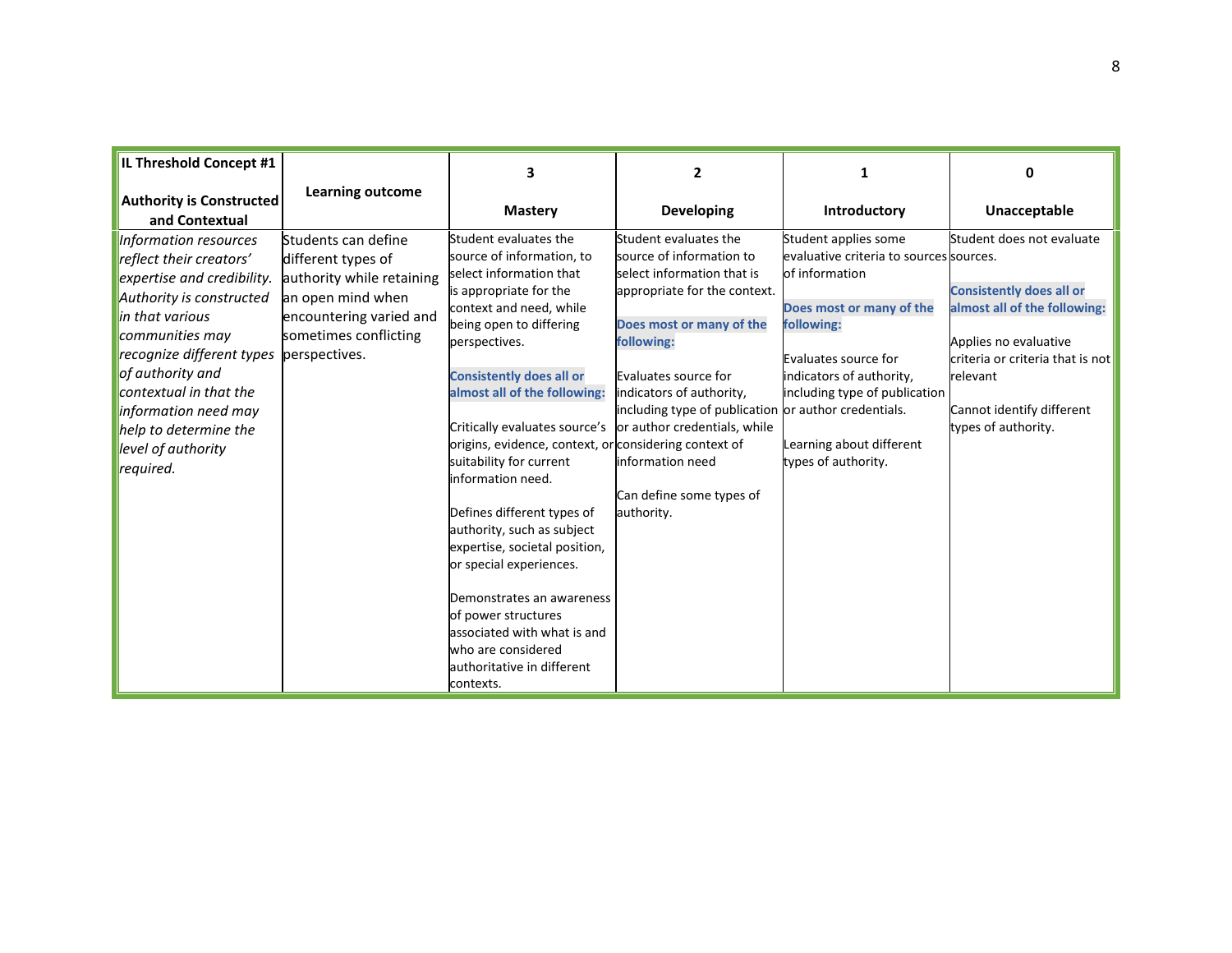- Short oral presentation for comparing print and web resources assignment.
- Blog entry or paper for scholarly analysis of event in history assignment
- Video or oral presentation for creative methods analysis assignment.
- Essay or presentation describing the voices represented and not represented in works cited page.

#### Potential assignments:

*Assignments that ask students to examine author expertise and information about the publication, website, or publisher to make a judgement about the credibility of the information.*

• **Comparing Print & Web Resources:**  Students examine pairs of items (books, articles, web sites) to determine: indicators of quality in each item; where exactly they found those indicators; the appropriate use for each item. Have them report their findings to the class.

• **Scholarly Analysis of an Event in History:** What was the popular press saying about a political event/ scientific study/ societal change at the time it was occurring? How is it now discussed in scholarly literature? Contrast 2-3 popular articles written during the event and contrast them with contemporary scholarly analysis. 

• **Creative methods analysis.** Study a group of representative artists relevant to the medium in which you are working. Analyze the creative methods they use and research the context/background of the creative methods. Reflect on connections between the creative methods you employ and the ones the selected artists use.

• **Missing voices.** Students take one of their own works cited pages and investigate the authors' backgrounds, identify who is or isn't represented there, and question what perspectives or voices they might be missing out on.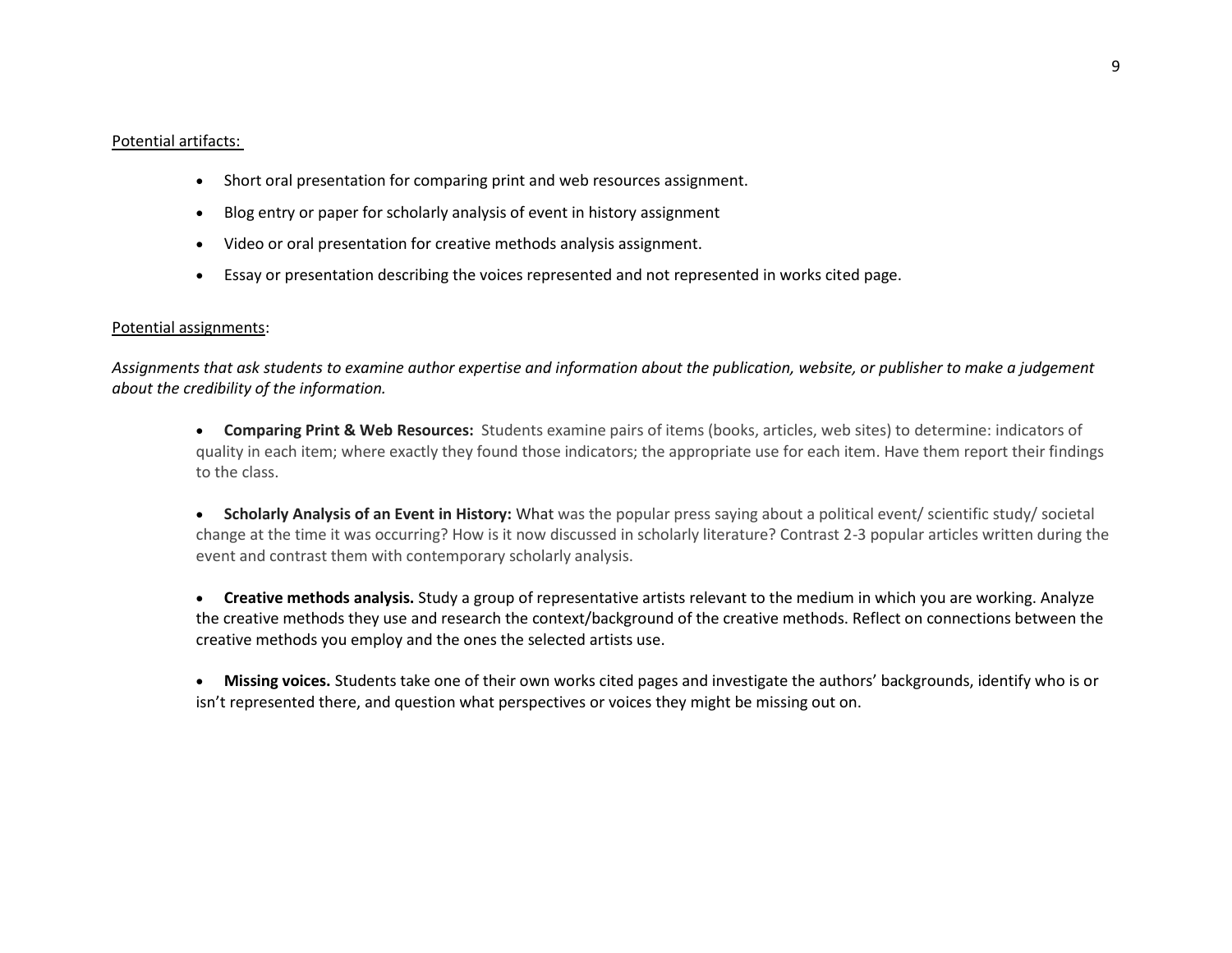| <b>IL Threshold Concept</b>                                                                                                                                                                                                                                                                                                     |                                                                                                             | 3                                                                                                                                                                                                                                                                     | 2                                                                                                                                                                                                                                                           | 1                                                                                                                                                                                               | 0                                                                                                                                                                                                                                  |
|---------------------------------------------------------------------------------------------------------------------------------------------------------------------------------------------------------------------------------------------------------------------------------------------------------------------------------|-------------------------------------------------------------------------------------------------------------|-----------------------------------------------------------------------------------------------------------------------------------------------------------------------------------------------------------------------------------------------------------------------|-------------------------------------------------------------------------------------------------------------------------------------------------------------------------------------------------------------------------------------------------------------|-------------------------------------------------------------------------------------------------------------------------------------------------------------------------------------------------|------------------------------------------------------------------------------------------------------------------------------------------------------------------------------------------------------------------------------------|
| #2<br><b>Information Creation as a</b>                                                                                                                                                                                                                                                                                          | <b>Learning outcome</b>                                                                                     | <b>Mastery</b>                                                                                                                                                                                                                                                        | <b>Developing</b>                                                                                                                                                                                                                                           | Introductory                                                                                                                                                                                    | Unacceptable                                                                                                                                                                                                                       |
| <b>Process</b><br>Information in any format is Students can describe<br>produced to convey a<br>message and is shared via<br>selected delivery methods.<br>The iterative processes of<br>researching, creating,<br>revising, and disseminating<br>information vary, and the<br>resulting product reflects<br>these differences. | how various types of<br>sources were created in<br>order to determine<br>credibility of the<br>information. | Student articulates a<br>range of information<br>types and demonstrates a types and demonstrates<br>high level of evaluation<br>ability.<br><b>Consistently does all or</b><br>almost all of the<br>following:<br>--describes in detail a<br>range of different types | Student defines a limited Students can describe<br>range of information<br>some awareness<br>of evaluating sources for<br>credibility.<br>Does most or many of<br>the following:                                                                            | some elements of<br>linformation creation or<br>dissemination and can<br>identify a limited range of perform any evaluative<br>evaluation methods.<br>Does most or many of<br>the following:    | Students are unaware of<br>differences in<br>information creation and<br>dissemination and do not<br>tasks.<br><b>Consistently does all or</b>                                                                                     |
|                                                                                                                                                                                                                                                                                                                                 |                                                                                                             | of information<br>-can define and apply<br>specific kinds of<br>evaluation for credibility<br>-can draw conclusions<br>about the suitability of an -- can perform evaluation<br>information format to a<br>specific information<br>need.                              | -defines several different<br>types of information<br>--describes in specific<br>terms methods of<br>evaluating credibility<br>for credibility on more<br>than one kind of source<br>-can perform one kind of<br>evaluation on multiple<br>kinds of sources | identifies two or three-<br>types of information<br>-describes in general<br>terms some methods of<br>evaluating credibility<br>-performs a cursory or<br>limited evaluation for<br>credibility | almost all of the<br>following:<br>identifies only one or<br>two types of information,<br>or identifies two<br>different types as the<br>same thing<br>-does not describe or<br>define standards for<br>evaluation for credibility |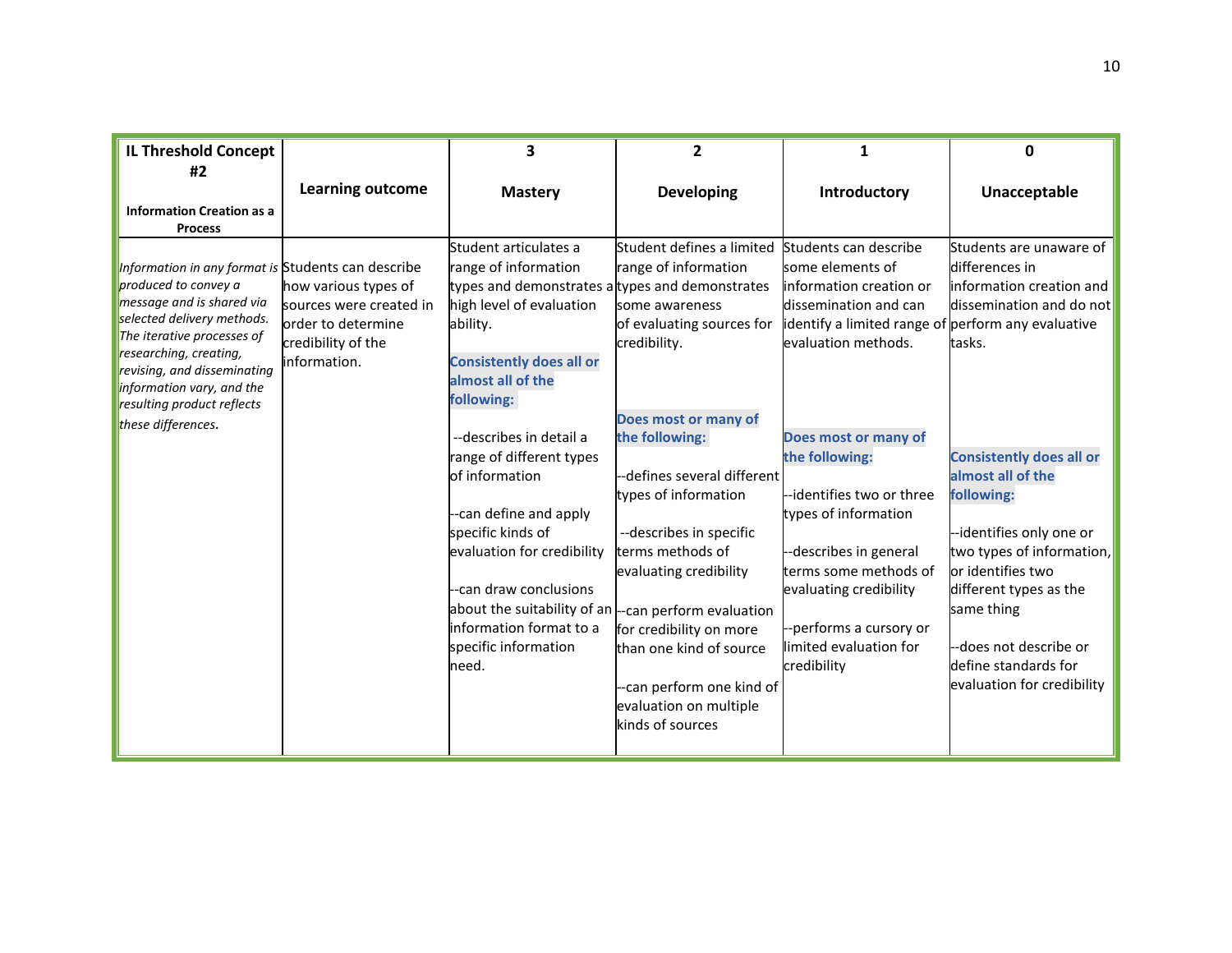- Encounters list (*a record of explorative activity)* or annotated bibliography.
- Essay, presentation, or video comparing popular press reporting and scholarly analysis of event or study that was reported.
- Essay or short presentation comparing and contrasting primary and secondary sources.

# Potential Assignments:

# *Assignments that ask students to examine a variety of sources to determine the audience and describe characteristics of source types.*

- What was the popular press saying about a political event / scientific study / societal change at the time it was occurring? How is it now discussed in the scholarly literature? Contrast 2-3 popular articles written during the event and contrast them with recent scholarly analysis
- Find a primary source describing a topic or event. Then find a secondary source about that topic or event. Compare and contrast the two sources.
- Write an encounters list of sources used while working on a creative project. Include a citation, describe the source, and reflect on how the source impacts your creative work.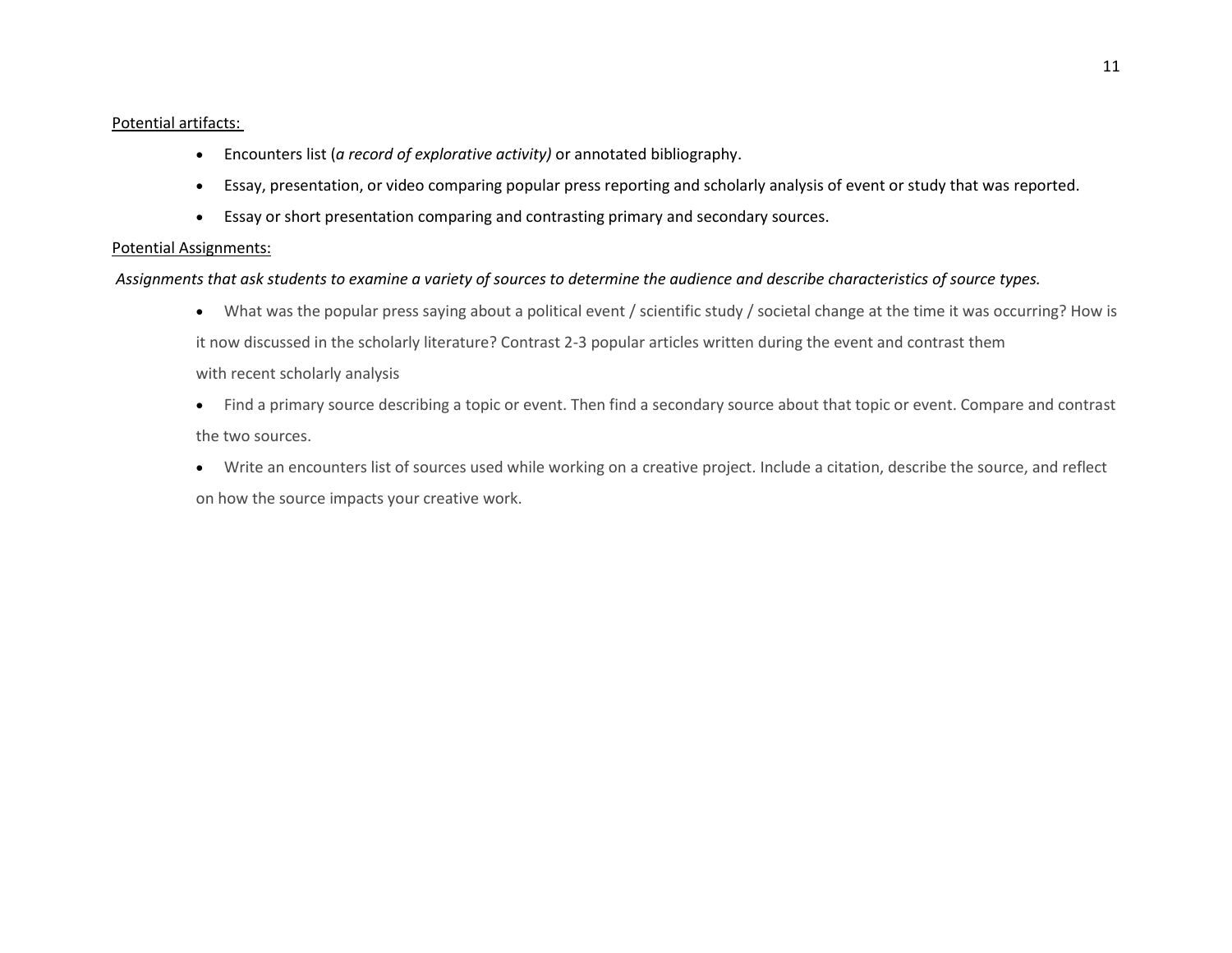| <b>IL Threshold</b>               |               |                                                    |                               |                                                                                                      |                              |
|-----------------------------------|---------------|----------------------------------------------------|-------------------------------|------------------------------------------------------------------------------------------------------|------------------------------|
| Concept #3                        | Learning      | 3                                                  | $\mathbf{2}$                  | 1                                                                                                    | 0                            |
| <b>Information has</b>            | outcome       | <b>Mastery</b>                                     | Developing                    | Introductory                                                                                         | Unacceptable                 |
| Value                             |               |                                                    |                               |                                                                                                      |                              |
|                                   |               | Student demonstrates full and Student demonstrates |                               | Student demonstrates minimal                                                                         | Student does not             |
| Information                       |               | Students can cite detailed understanding           | some understanding            | understanding of citation and                                                                        | demonstrate any              |
| possesses several                 | and reference | of discipline-                                     | of disciplinary conventions   | reference format or does not cite all                                                                | understanding of             |
| dimensions of                     | sources using | specific citation and                              | about citation and            | sources appropriately.                                                                               | citation or reference        |
| value, including as adisciplinary |               | reference format.                                  | <b>I</b> reference            |                                                                                                      | format or may cite           |
| commodity, as a                   | conventions.  |                                                    |                               |                                                                                                      | only some                    |
| means of education,               |               | <b>Consistently does all or</b>                    |                               |                                                                                                      | references and not           |
| as a means to                     |               | almost all of the following:                       |                               | Does most or many of the                                                                             | others.                      |
| influence, and as a               |               |                                                    |                               | following:                                                                                           |                              |
| means of                          |               | Cites and references quoted,                       | Does most or many of the      |                                                                                                      |                              |
| negotiating and                   |               | paraphrased, and summarized following:             |                               | Students cite and reference quoted                                                                   |                              |
| understanding the                 |               | sources                                            |                               | and paraphrased sources                                                                              | <b>Consistently does all</b> |
| world. Legal and                  |               |                                                    | Cites and references quoted,  |                                                                                                      | or almost all of the         |
| socioeconomic                     |               | Uses consistent citation                           | paraphrased, and              | <b>Uses</b>                                                                                          | following:                   |
| interests influence               |               | formatting                                         | summarized sources            | inconsistent citation formatting.                                                                    |                              |
| information                       |               |                                                    |                               |                                                                                                      | Students cite and            |
| production and                    |               |                                                    |                               | Applies disciplinary style convelUses consistent citation form Disciplinary style conventions applie | reference quoted             |
| dissemination.                    |               | ntions to citations and                            | atting                        | d inconsistently                                                                                     | sources, but not             |
|                                   |               | formatting                                         |                               |                                                                                                      | paraphrased or               |
|                                   |               |                                                    | Applies disciplinary          |                                                                                                      | summarized                   |
|                                   |               | Recognizes issues surrounding style conventions    |                               |                                                                                                      | sources.                     |
|                                   |               | access or lack of access                           |                               |                                                                                                      |                              |
|                                   |               | to information sources.                            | Can identify some issues      |                                                                                                      | Citations are                |
|                                   |               |                                                    | surrounding access or lack of |                                                                                                      | incomplete and               |
|                                   |               |                                                    | access to information         |                                                                                                      | formatting                   |
|                                   |               |                                                    | sources.                      |                                                                                                      | inconsistent.                |
|                                   |               |                                                    |                               |                                                                                                      |                              |
|                                   |               |                                                    |                               |                                                                                                      | Does not                     |
|                                   |               |                                                    |                               |                                                                                                      | use disciplinary             |
|                                   |               |                                                    |                               |                                                                                                      | conventions                  |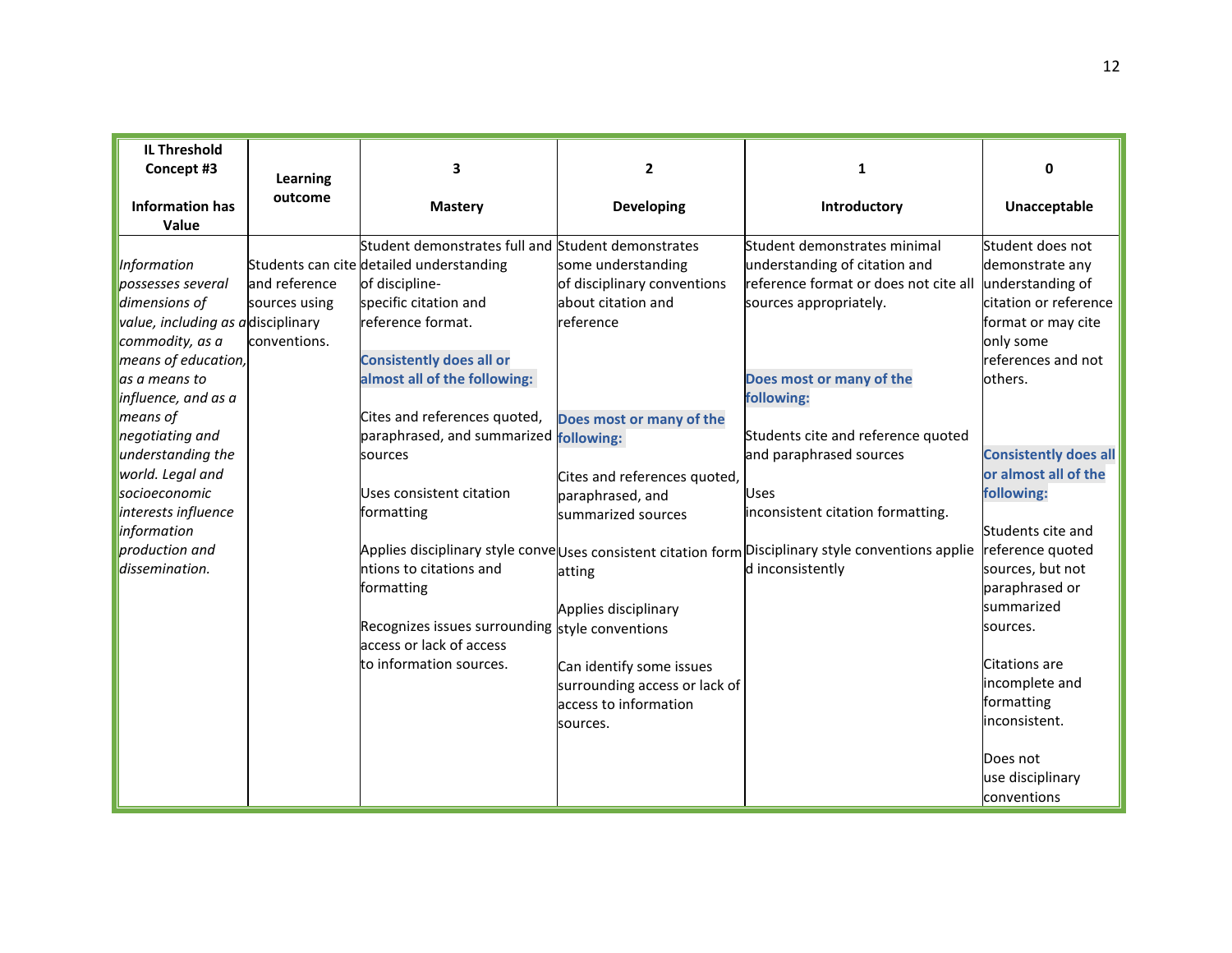- Works Cited pages and in-text references;
- annotated bibliography;
- written summaries of one or more sources;
- artist impact statements;
- bibliographic essay;
- project proposals;
- research/explore proposals;
- Essay about cost of the information used in works cited page;
- Surfaces journal

#### Potential assignments:

*Assignments that ask students to cite sources using a citation style or to consider their own information privilege.*

- Surfaces Journal. Students begin their own collections of visual information/imagery. In this "journal" of sorts they collect visual imagery, cite the source, classify the image, note where else each piece might exist (where else can it be sourced,) and note any restrictions upon the image for reuse purposes, etc.
- Student analyzes a works cited page or reading list and determines how much each source would cost if they did not have library access, or, for sources that are available free, identify or speculate on why they were free.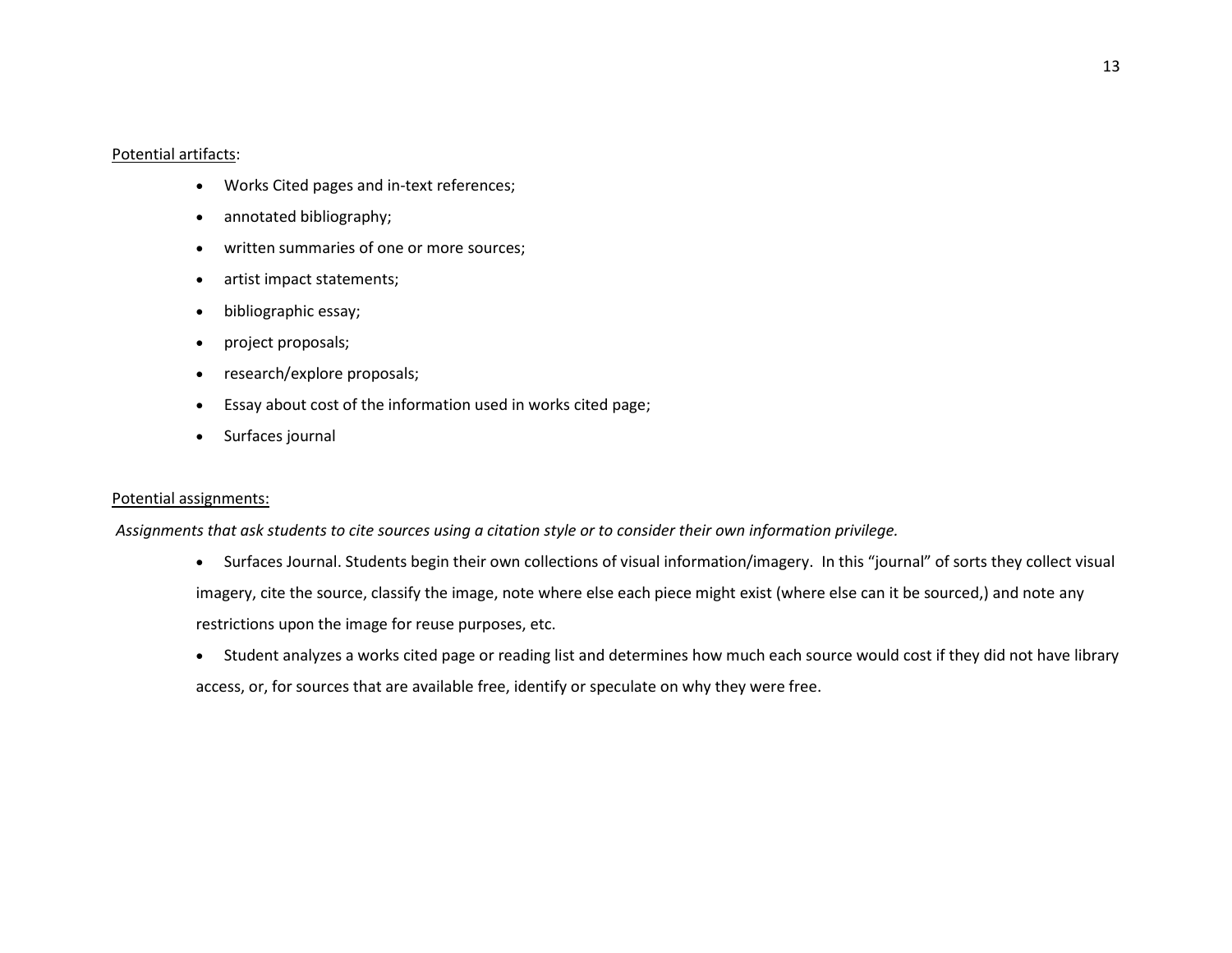| <b>IL Threshold Concept</b><br>#4                                                                                                                                                                                             |                                                                                                                                                                                   | 3                                                                                                                                                                                                                                                                                                                                                                                                                                                                                  | 2                                                                                                                                                                                                                                                                                                                                                                                                           | 1                                                                                                                                                                                                                                                                                                                                                            | 0                                                                                                                                                                                                                                                                                                                                                                                                            |
|-------------------------------------------------------------------------------------------------------------------------------------------------------------------------------------------------------------------------------|-----------------------------------------------------------------------------------------------------------------------------------------------------------------------------------|------------------------------------------------------------------------------------------------------------------------------------------------------------------------------------------------------------------------------------------------------------------------------------------------------------------------------------------------------------------------------------------------------------------------------------------------------------------------------------|-------------------------------------------------------------------------------------------------------------------------------------------------------------------------------------------------------------------------------------------------------------------------------------------------------------------------------------------------------------------------------------------------------------|--------------------------------------------------------------------------------------------------------------------------------------------------------------------------------------------------------------------------------------------------------------------------------------------------------------------------------------------------------------|--------------------------------------------------------------------------------------------------------------------------------------------------------------------------------------------------------------------------------------------------------------------------------------------------------------------------------------------------------------------------------------------------------------|
| <b>Research as Inquiry</b>                                                                                                                                                                                                    | <b>Learning outcome</b>                                                                                                                                                           | <b>Mastery</b>                                                                                                                                                                                                                                                                                                                                                                                                                                                                     | <b>Developing</b>                                                                                                                                                                                                                                                                                                                                                                                           | Introductory                                                                                                                                                                                                                                                                                                                                                 | Unacceptable                                                                                                                                                                                                                                                                                                                                                                                                 |
| Research is iterative and persistence in<br>depends upon asking<br>increasingly complex or<br>new questions whose<br>answers in turn develop tools or creative<br>additional questions or<br>lines of inquiry in any<br>field | Students demonstrate<br>strategically searching<br>for information using<br>appropriate research<br>practices to answer a<br>research question or<br>solve a creative<br>problem. | Student demonstrates<br>use of wide range of<br>tools and/or practices to tools/practices in the<br>create an unbiased,<br>refined, and discipline-<br>specific project.<br><b>Consistently does all or</b><br>almost all of the<br>following:<br>Seeks multiple<br>perspectives when<br>gathering information<br>Refines research or<br>creative questions<br>Determines an<br>appropriate scope for<br>project<br>Uses a variety of<br>research methods as<br>needed for type of | Student demonstrates<br>ability to use some of the to use a limited set of<br>creation of an unbiased<br>project.<br>Does most or many of<br>the following:<br>Seeks multiple<br>perspectives when<br>gathering information<br>Refines research or<br>creative questions<br>Determines an<br>appropriate scope for<br>project<br>Uses a variety of<br>research methods as<br>needed for type of<br>inquiry. | Student demonstrates ability<br>tools/practices in the<br>creation of a project.<br>Does most or many of the<br>following:<br>Seeks few<br>competing perspectives when<br>gathering information<br>Refines research or creative<br>questions<br>Makes adjustments<br>to scope of project<br>Uses few research<br>methods to search for<br>needed information | Student uses limited or<br>biased sources in the<br>creation of a project.<br><b>Consistently does all or</b><br>almost all of the<br>following:<br>Seeks perspectives that<br>match personal<br>viewpoint when<br>gathering information<br>Does not refine research<br>or creative questions<br>Scope of project is either<br>too broad or too narrow<br>Relies on one approach<br>to gathering information |
|                                                                                                                                                                                                                               |                                                                                                                                                                                   | inquiry.                                                                                                                                                                                                                                                                                                                                                                                                                                                                           |                                                                                                                                                                                                                                                                                                                                                                                                             |                                                                                                                                                                                                                                                                                                                                                              |                                                                                                                                                                                                                                                                                                                                                                                                              |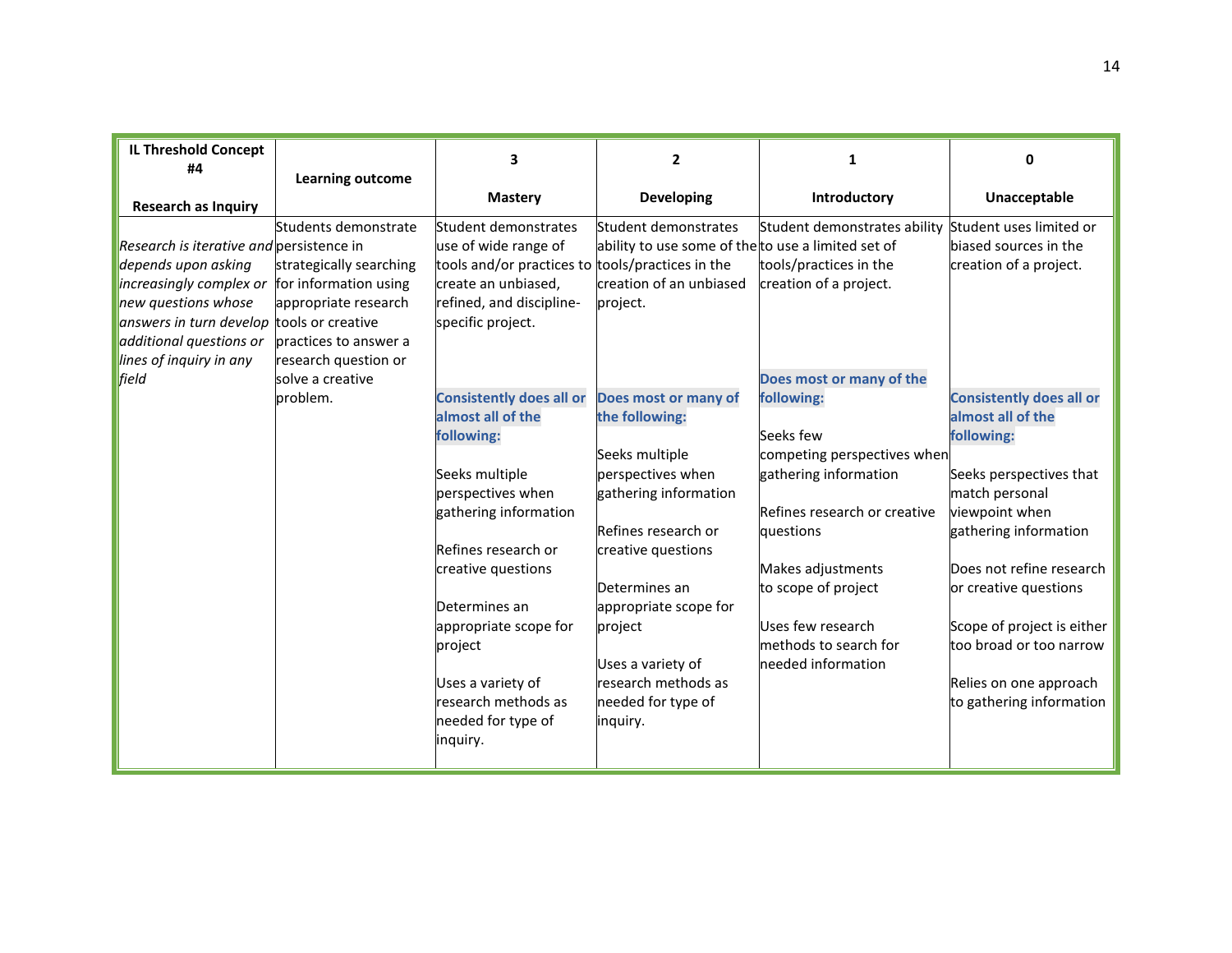- Surfaces journal
- Research or creative project proposal
- Anatomy of a research paper

# Potential assignments:

*Assignments that ask students to find and evaluate information from a variety of sources to answer questions or refine a research topic or examine an event.*

- Surfaces Journal Students begin their own collections of visual information/imagery. In this "journal" of sorts they collect visual imagery, cite the source, classify the image, note where else each piece might exist (where else can it be sourced,) and note any restrictions upon the image for reuse purposes, etc.
- Research or creative project proposal. Students describe the project, including rationale, goals, and methods or approaches to be used to complete the project. The proposal should provide background information and citations.
- Anatomy of a research paper. Students complete all the steps needed to write a research paper except write it. Choose a welldefined topic, find useful sources, write an outline including a thesis statement, write an opening paragraph and summary.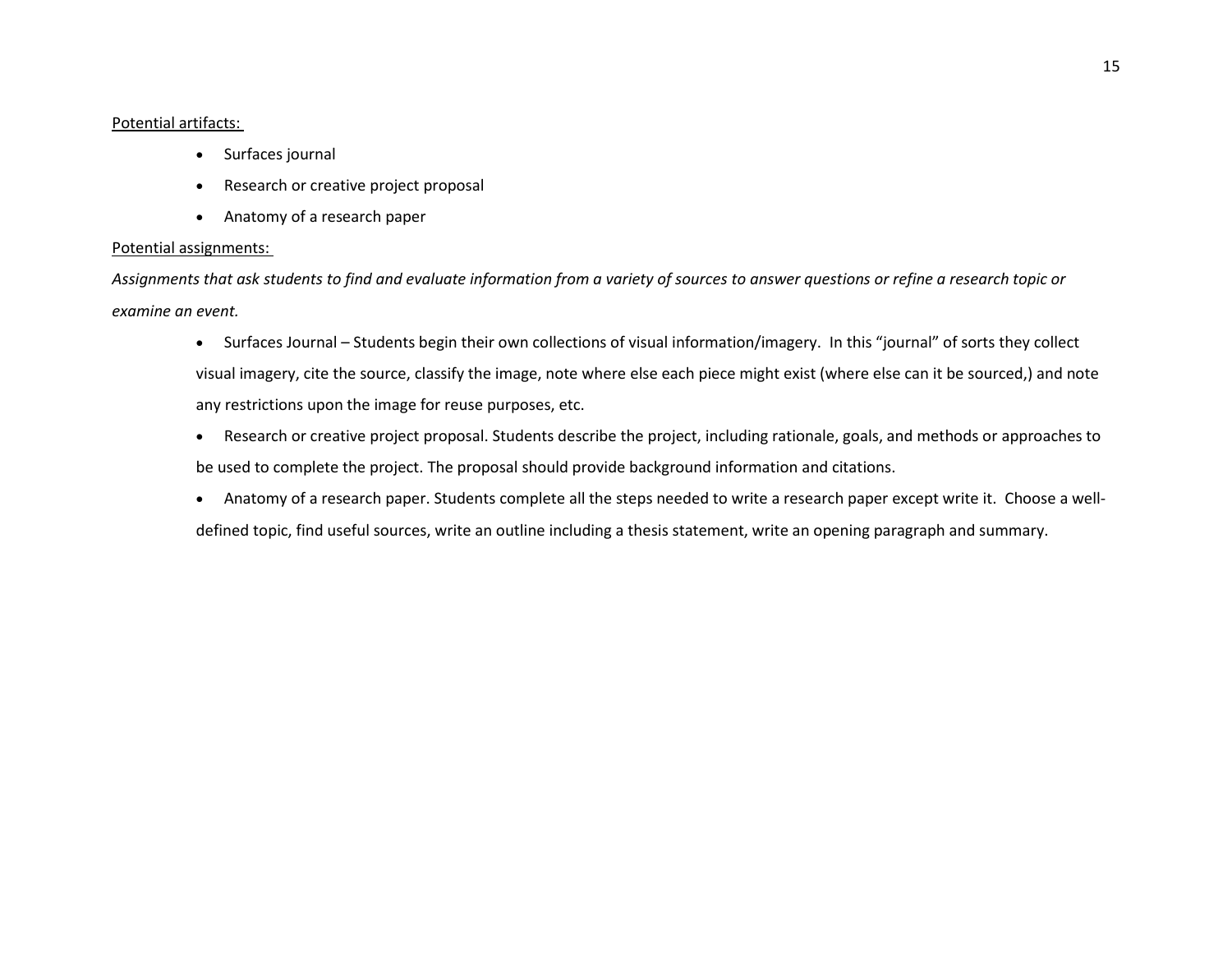| <b>IL Threshold Concept</b><br>#5            |                                                                      | 3                                              | $\overline{2}$             | $\mathbf 1$                                                                   | 0                           |
|----------------------------------------------|----------------------------------------------------------------------|------------------------------------------------|----------------------------|-------------------------------------------------------------------------------|-----------------------------|
|                                              | <b>Learning outcome</b>                                              |                                                |                            |                                                                               |                             |
| Scholarship as                               |                                                                      | <b>Mastery</b>                                 | <b>Developing</b>          | Introductory                                                                  | Unacceptable                |
| conversation                                 |                                                                      |                                                |                            |                                                                               |                             |
| Communities of                               | Students can identify an Student articulates the                     |                                                | Student can describe the   | Student can define a                                                          | Student can provide sources |
| scholars, researchers, or ongoing scholarly  |                                                                      | relevance, provenance,                         | relevance of information   | topic but cannot articulate but does not perform any                          |                             |
| professionals engage in conversation and use |                                                                      | and relationships                              | sources to a               | relevance or provenance                                                       | evaluation of               |
|                                              | sustained discourse with sources to participate in among information |                                                | position and can           | of information used in a                                                      | their choices.              |
| new insights and                             | lit.                                                                 | sources in the process of articulate a line of |                            | project                                                                       |                             |
| discoveries occurring                        |                                                                      | responding to a critical or conversation among |                            |                                                                               |                             |
| over time as a result of                     |                                                                      | artistic position.                             | scholars.                  |                                                                               |                             |
| varied perspectives and                      |                                                                      |                                                |                            |                                                                               |                             |
| <i>interpretations</i>                       |                                                                      |                                                |                            | Does most or many of the                                                      |                             |
|                                              |                                                                      | <b>Consistently does all or</b>                | Does most or many of       | following:                                                                    |                             |
|                                              |                                                                      | almost all of the                              | the following:             |                                                                               |                             |
|                                              |                                                                      | following:                                     |                            | Assumes any source on                                                         |                             |
|                                              |                                                                      |                                                |                            | Includes sources that are the same topic is relevant Consistently does all or |                             |
|                                              |                                                                      | Describes how a source                         | relevant to a research or  | to a research or creative                                                     | almost all of the           |
|                                              |                                                                      | will contribute to                             | creative project           | project                                                                       | following:                  |
|                                              |                                                                      | a research or creative                         |                            |                                                                               |                             |
|                                              |                                                                      | project                                        | Uses sources to            | Uses sources to                                                               | Includes sources that are   |
|                                              |                                                                      |                                                | participate in a scholarly | acknowledge a scholarly                                                       | not relevant.               |
|                                              |                                                                      | Uses sources to support                        | conversation               | conversation but does not                                                     |                             |
|                                              |                                                                      | their contribution to a                        |                            | participate                                                                   | Does not recognize an       |
|                                              |                                                                      | scholarly conversation                         |                            |                                                                               | ongoing scholarly           |
|                                              |                                                                      |                                                |                            |                                                                               | conversation                |
|                                              |                                                                      |                                                |                            |                                                                               |                             |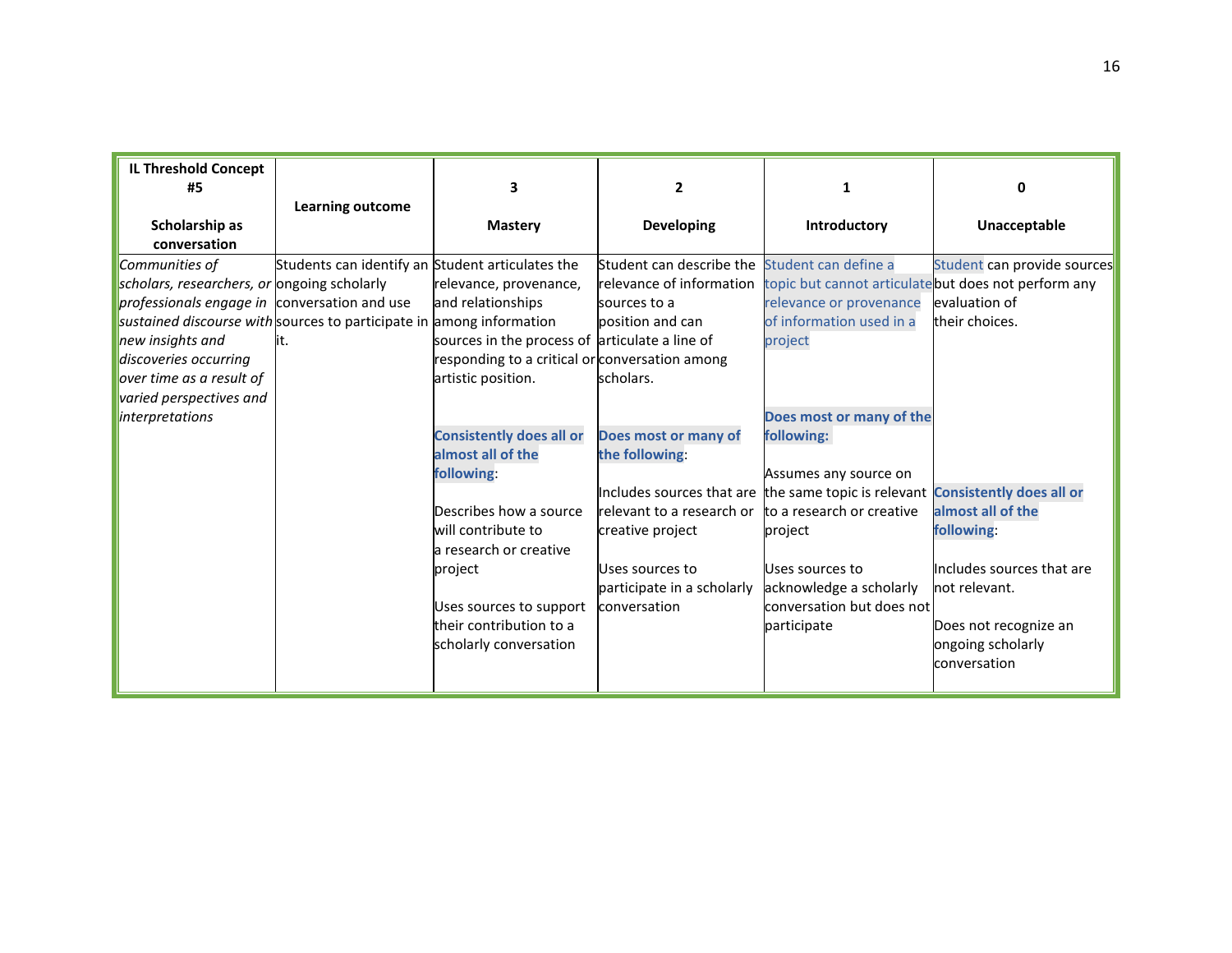- Short oral presentation outlining the connection between two works. (see "Find an article" assignment below)
- Comparison of two or sources derived from a works cited or references list

# Potential assignments:

*Assignments that ask students to describe relationships among texts.*

- Effectively **assess** selected databases, networks, reference materials, software instructions, and new forms of technologies to demonstrate understanding of how information grows.
- Find an article\* that is related to an assigned reading or an important work in the discipline. Discuss the connections between the works and the contributions of each. \*article, film, work of art, musical piece, book, etc.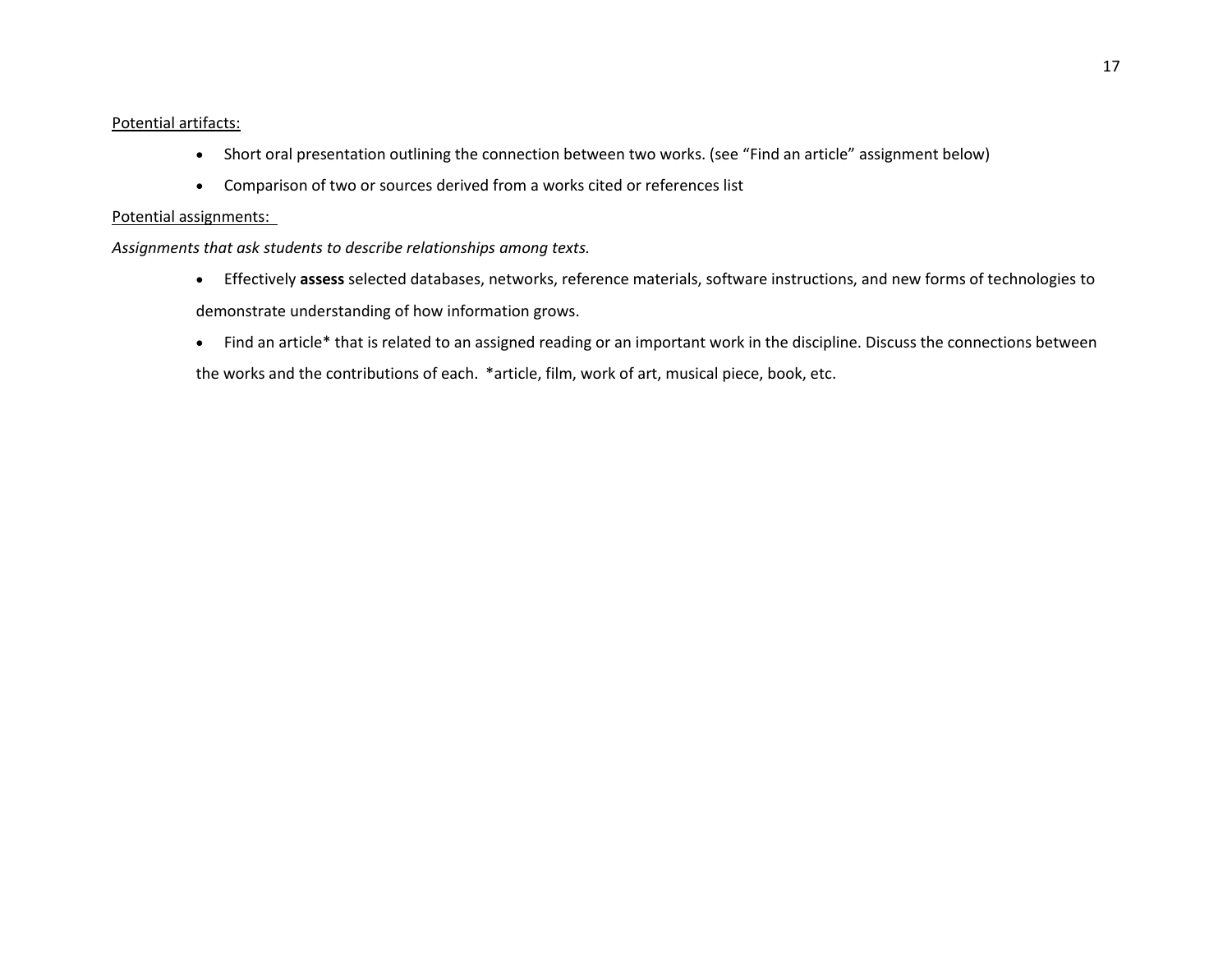| <b>IL Threshold</b>                                                                                                                                                                                                                                                                |                                                                                              |                                                                                                                                                                                                                                                                                                                                                                                                                                                                                                                                                           |                                                                                                                                                                                                                                                                                                                                                                                                                                                                                                      |                                                                                                                                                                                                                                                                                                                                                                                                                                                                                                             |                                                                                                                                                                                                                                                                   |
|------------------------------------------------------------------------------------------------------------------------------------------------------------------------------------------------------------------------------------------------------------------------------------|----------------------------------------------------------------------------------------------|-----------------------------------------------------------------------------------------------------------------------------------------------------------------------------------------------------------------------------------------------------------------------------------------------------------------------------------------------------------------------------------------------------------------------------------------------------------------------------------------------------------------------------------------------------------|------------------------------------------------------------------------------------------------------------------------------------------------------------------------------------------------------------------------------------------------------------------------------------------------------------------------------------------------------------------------------------------------------------------------------------------------------------------------------------------------------|-------------------------------------------------------------------------------------------------------------------------------------------------------------------------------------------------------------------------------------------------------------------------------------------------------------------------------------------------------------------------------------------------------------------------------------------------------------------------------------------------------------|-------------------------------------------------------------------------------------------------------------------------------------------------------------------------------------------------------------------------------------------------------------------|
| Concept #6                                                                                                                                                                                                                                                                         |                                                                                              | 3                                                                                                                                                                                                                                                                                                                                                                                                                                                                                                                                                         | $\overline{2}$                                                                                                                                                                                                                                                                                                                                                                                                                                                                                       | 1                                                                                                                                                                                                                                                                                                                                                                                                                                                                                                           | $\mathbf{0}$                                                                                                                                                                                                                                                      |
| Searching as<br><b>Strategic</b><br><b>Exploration</b>                                                                                                                                                                                                                             | <b>Learning outcome</b>                                                                      | <b>Mastery</b>                                                                                                                                                                                                                                                                                                                                                                                                                                                                                                                                            | <b>Developing</b>                                                                                                                                                                                                                                                                                                                                                                                                                                                                                    | Introductory                                                                                                                                                                                                                                                                                                                                                                                                                                                                                                | Unacceptable                                                                                                                                                                                                                                                      |
| Searching for<br><i>information is often</i> Students can<br>nonlinear and<br>iterative, requiring<br>the evaluation of a<br>range of<br>information sources research tools<br>and the mental<br>flexibility to pursue<br>alternate avenues<br>as new<br>understanding<br>develops | construct an iterative<br>search strategy using<br>appropriate library<br>databases or other | Student's search strategy is<br>extensive, recursive, and<br>thorough.<br><b>Consistently does all or almost</b><br>all of the following:<br>-Identifies many interested<br>parties, such as scholars,<br>organizations, governments, and<br>industries, who might produce<br>information about a topic and<br>then determines how to access<br>that information.-<br>Matches information needs and<br>search strategies to appropriate<br>search tools.<br>-Designs and refines needs and<br>search strategies as necessary,<br>based on search results. | Student's search strategy<br>includes a range of<br>iterations and<br>search tools.<br>Does most or many of the<br>following:<br>Identifies some interested<br>parties, such as scholars,<br>organizations, governments, information about a topic<br>and industries, who might<br>produce information about<br>a topic and then<br>determines how to access<br>that information.<br>Matches information needs<br>and search strategies to<br>appropriate search tools.<br>Designs and refines needs | Student's search strategy is<br>limited to the obvious<br>(databases, web search<br>engines) and results in<br>limited information for the<br>project.<br>Does most or many of the<br>following:<br>Identifies few interested<br>parties who might produce<br>and then determines how tothe research or<br>access that information.<br>Does not match Information Does not go beyond<br>need to appropriate search web search engines<br>tools.<br>Does not refine information<br>need or search strategies | Student lacks a<br>search strategy<br>and relies on web<br>search engines for<br>information<br><b>Consistently does</b><br>all or almost all of<br>the following:<br>Uses sources that<br>are unrelated to<br>creative problem.<br>to search for<br>information. |
|                                                                                                                                                                                                                                                                                    |                                                                                              |                                                                                                                                                                                                                                                                                                                                                                                                                                                                                                                                                           | and search strategies as<br>necessary, based on search<br>results.                                                                                                                                                                                                                                                                                                                                                                                                                                   |                                                                                                                                                                                                                                                                                                                                                                                                                                                                                                             |                                                                                                                                                                                                                                                                   |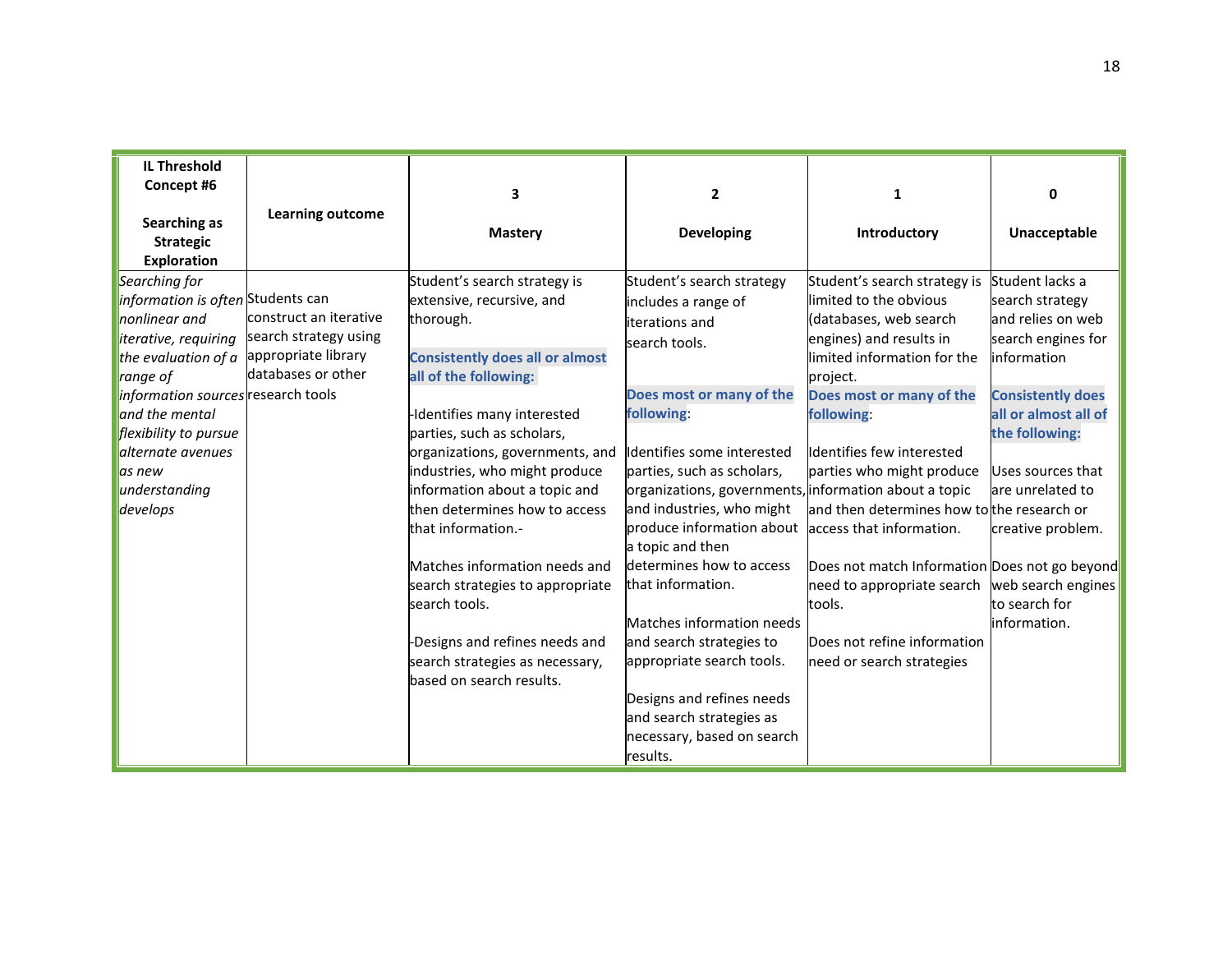- An essay that describes where and how student searched for information to complete a research assignment.
- An email with the database search history from a database search screen (in ProQuest, click Recent searches; in EBSCO, click Search History) and a short description of the search topic.

# Potential assignments*:*

*Assignments that ask students to search for information using a variety of search tools (indexes, databases, web search engines, archival finding aids, bibliographies) that may require a different search strategy.*

- Process analysis: describe where and how you searched for information to complete a research assignment.
- Describe the research tools you used and your search strategy (keyword searching, subject searching, etc.).
- Discuss any challenges you faced in searching for and locating information. [This could be assigned along with an annotated bibliography assignment.]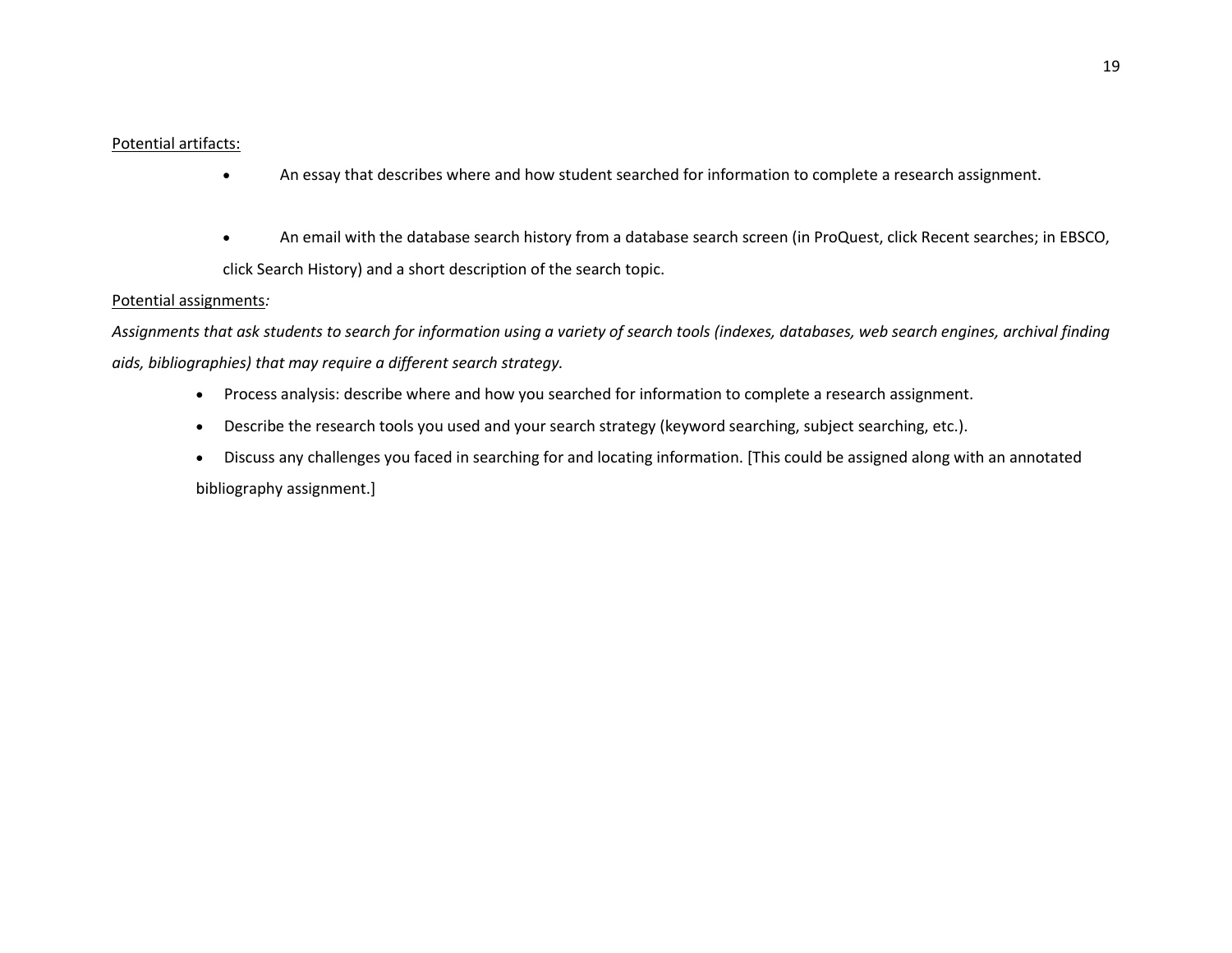# QEP = G-A-P: Analyze Learning Outcomes and Assessment Rubric (November 2021)

*This holistic assessment rubric allows disciplinary faculty the autonomy to understand "analyze" broadly and inclusively. Rather than identifying a number of dimensions and criteria for granular results, a holistic rubric is easier for faculty to use and simpler for reporting learning gains across disciplines. All participating G-A-P faculty should be able to "find" their work in this assessment rubric.*

| Learning Outcomes:                                                              |                                                            |                                                                                                         |                                                                         |                                                    |
|---------------------------------------------------------------------------------|------------------------------------------------------------|---------------------------------------------------------------------------------------------------------|-------------------------------------------------------------------------|----------------------------------------------------|
|                                                                                 | <b>Mastery</b>                                             | <b>Developing</b>                                                                                       | Introductory                                                            | Unacceptable                                       |
| Holistic/General Analysis Learning                                              | Student demonstrates                                       | Comprehensive (if plodding) or                                                                          | deas present but student fails to make Very weak, limited claims backed |                                                    |
| outcomes:<br>Student uses evidence to support                                   | thoughtful synthesis based on                              | imaginative (but incomplete);<br>solid evidence; strong claims are student clearly understands elements | a compelling case for the relationship<br>between ideas and arguments   | by limited, biased, or no evidence                 |
| claims or ideas                                                                 | strongly supported.                                        | necessary to take a logical position                                                                    | Does most or many of the following:                                     | Consistently does all or almost all of             |
| 2.<br>Student can<br>incorporate differing perspectives all of the following:   | Consistently does all or almost                            | Does most or many of the following:                                                                     | Misinterprets evidence, graphics                                        | the following:                                     |
| or identify alternate solutions                                                 | Accurately interprets                                      | Accurately interprets evidence,<br>graphics                                                             | Fails to identify strongest counter-                                    | Biased interpretations of evidence                 |
| Students can evaluate and synthesize<br>3.<br>as appropriate to the discipline. | evidence, graphics                                         |                                                                                                         | evidence                                                                | Fails to address alternative                       |
|                                                                                 | Identifies most                                            | Identifies positions and<br>alternatives                                                                | Superficial treatment of<br>alternative points of view                  | perspectives                                       |
|                                                                                 | salient positions<br>and reasonable alternatives           | Offers analysis of alternative                                                                          |                                                                         | Uses irrelevant reasoning                          |
|                                                                                 | Draws warranted, judicious,                                | points of view                                                                                          | Biased support of claim, regardless<br>of evidence                      | Biased support of claim, regardless<br>of evidence |
|                                                                                 | non-fallacious conclusions                                 | Justifies conclusions, explains<br>reasons                                                              |                                                                         | Close-mindedness                                   |
|                                                                                 | Justifies results, explains<br>assumptions and limitations | Fairmindedly follows where the                                                                          |                                                                         |                                                    |
|                                                                                 | Fairmindedly follows where                                 | evidence leads.                                                                                         |                                                                         |                                                    |
|                                                                                 | evidence and reason lead                                   |                                                                                                         |                                                                         |                                                    |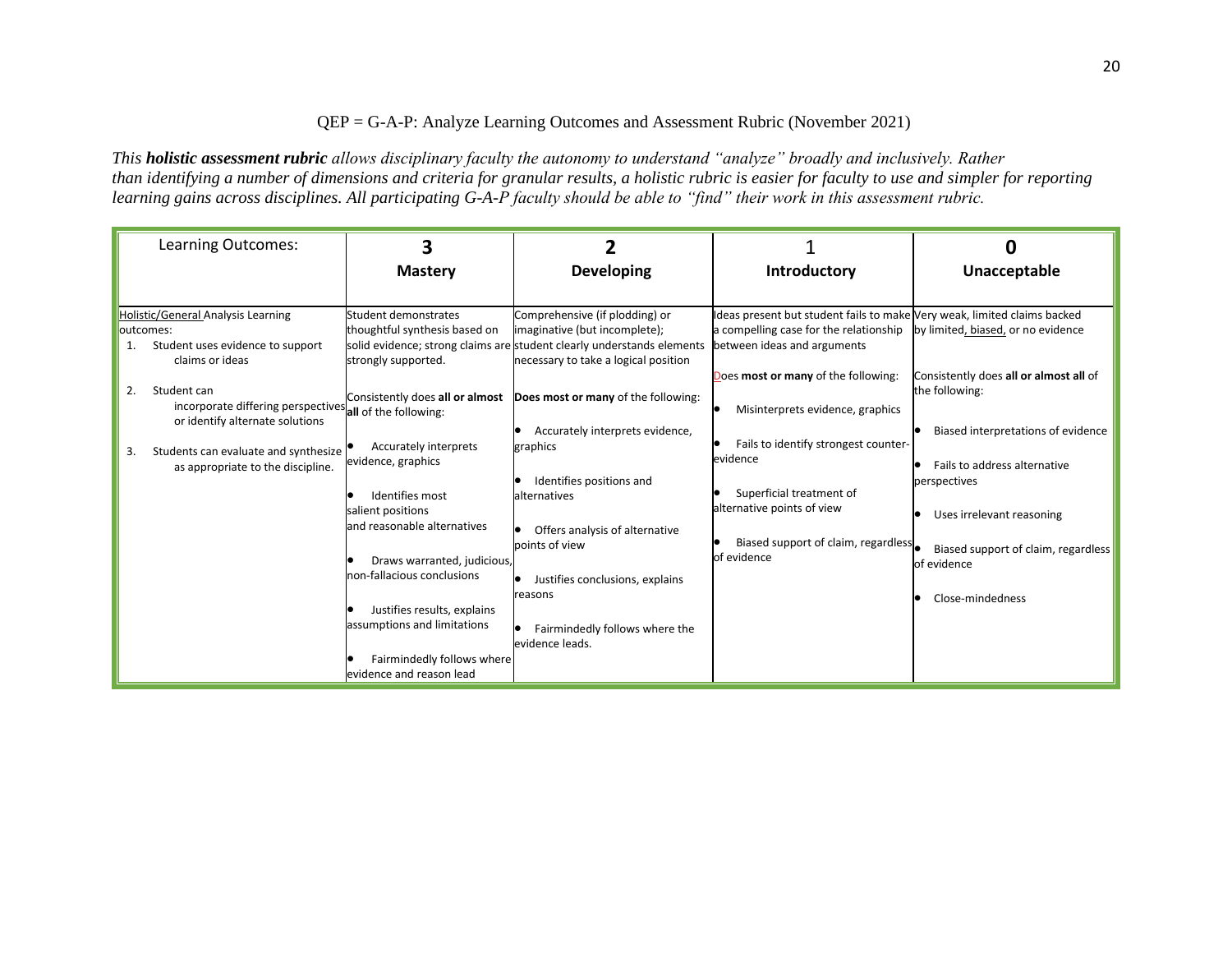# [APPENDIX J Proposal Form for Course Enhancement and Evaluation](file:///C:/Attach/QEP%20Docs/Course%20Redesign%20Proposal%20Form.pdf)

#### **QEP Course Redesign Grant**

#### **Call for Proposals**

#### **Introduction and Background**

The purpose of the Stetson Quality Enhancement Program (QEP) is to enhance courses selfselected by faculty and departments/programs by "Bridging the G-A-P (Gather-Analyze-Present)", where G focuses on information literacy, A focuses on using those skills to strengthen analytical abilities within the discipline, and P is used as an assessment tool to assess G and A skills, in a range of written and oral forms. All faculty submitting G-A-P course enhancement grant proposals will commit to improving the information literacy skills of the students in the course; optionally they can also choose to use those skills to leverage improved analysis (critical thinking) skills within the discipline within that same course. Faculty also commit to providing assessment artifacts in written or oral form and to attend several workshops.

Students in a G-A-P improved course will be better equipped to locate and evaluate information, to effectively use appropriate research methods for any given informational need, and to access meaningful information vital to good decision making. In the proposals, therefore, faculty are asked to respond to how they would use enhanced IL skills to improve student learning (and optionally how to use those skills to improve critical analysis), using the level of the course to determine which elements of IL and which level of sophistication to focus on. Example proposals and supplementary materials, including rubrics and learning outcomes, are available on the QEP website.

#### **Eligible Courses**

The QEP is intended to target courses teaching introductory and developmental information literacy and analysis skills prior to the expectation of mastery level. Therefore 100, 200 and 300 level courses are preferred for participation in the program. JSEM and FSEM courses are **excluded** due to the fact that they already carry have IL and critical thinking expectations (and the FSEM already carries a stipend).

#### **Note about Course Selection**

Faculty proposers will be asked to identify a single course. In some cases, where a single substantial unit of a course could be used to enhance more than one course, faculty may opt to propose that single unit with the expectation that they will make that enhanced unit available for QEP assessment purposes. For example, in a course with three separate units related under the course topic, one of those units of instruction—if it will also be used to enhance a second course—can be the focus of the proposal. Only one course can be proposed for enhancement.

#### **Faculty Expectations**

**G-A-P faculty are expected to commit to participation in the program for at least two iterations of the course.** Preference will be given to proposals for courses that are offered at least once a year. This two-course expectation allows for continuity in course enhancement and at least one full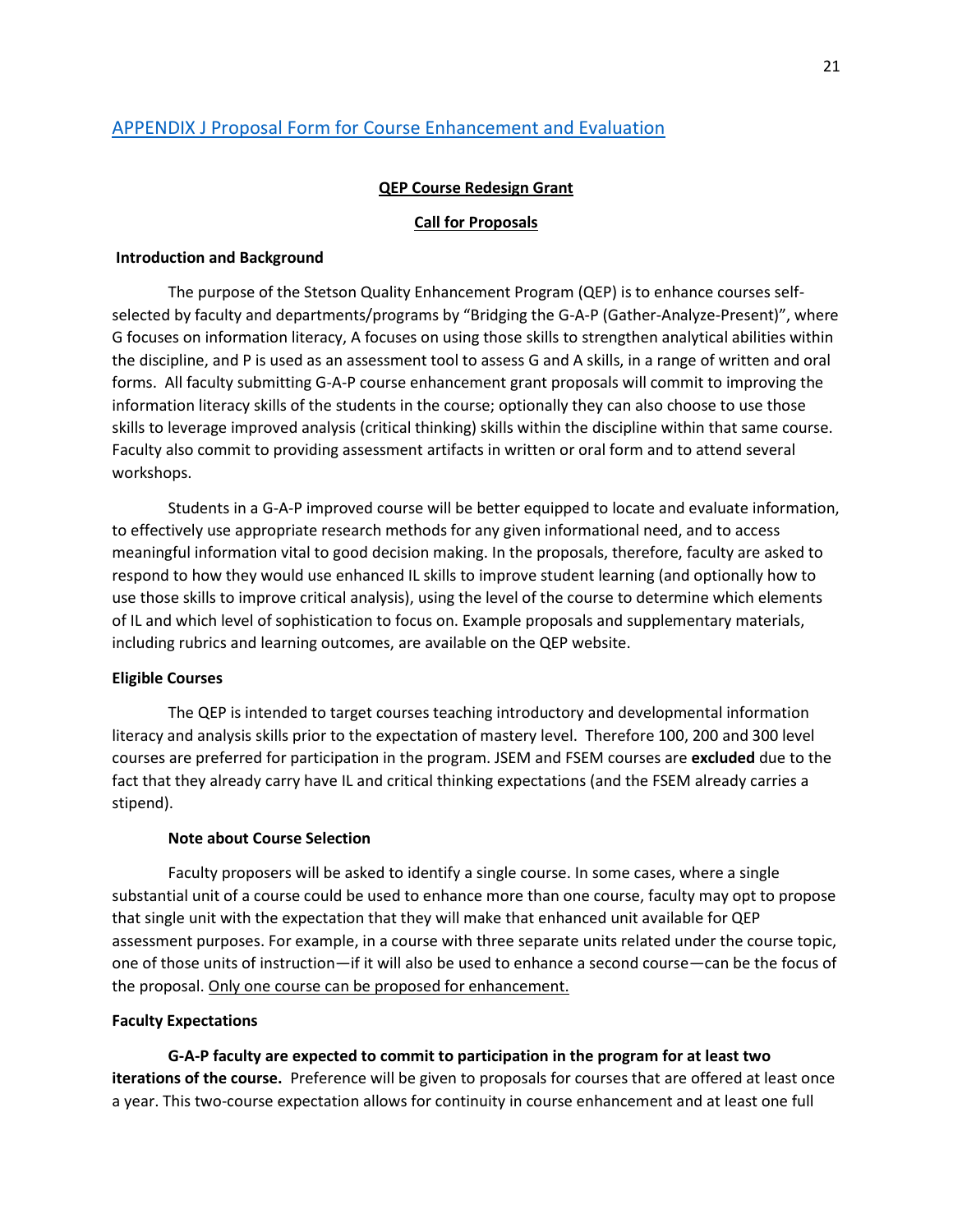cycle for assessment of improvement. Those selected to teach in the QEP G-A-P program have additional responsibilities over and above those expectations for a typical Stetson course, including required attendance at workshops, assessment expectations, and, following initial course redesign during the summer workshop, ongoing work on incorporating information literacy concepts and assignments, analysis techniques, and presentations (written and/or oral) in their courses. Submission of the proposal constitutes agreement to participate in development workshops, provide suitable artifacts, and engage usefully in the assessment of those artifacts.

G-A-P faculty are expected to attend 5 workshops (1 summer workshop, then fall and spring for 2 iterations). Assessment samples from each G-A-P enhanced course will be submitted for initial assessment and evaluation at the May workshop. These primary responsibilities and some secondary expectations justify the course stipend, which will be paid **in one lump sum in May** following attendance at the two required fall and spring workshops.

Only one G-A-P proposal per faculty is allowed. Faculty wishing to enhance a second course must wait until their initial commitment of two course offerings is complete.

#### **Summer Course Redesign Workshop and August & May Workshops**

The summer workshop prior to the first teaching of the course will enable strategic redesign of the course. Teaching apprentices are welcome to join their faculty in the workshop. Resources provided will include a pre-workshop reading assignment, lunch, and hands-on guidance for redesign.

Following the summer redesign workshop, G-A-P faculty are required to attend workshops and assessment activities as scheduled for August prior to the start of the semester, and in May, after final exams. The August workshop will include review course requirements and assessment needs for the academic year. The May workshop will require collection of assessment artifacts and sharing in assessment of each of the G-A-P components. These activities will be coordinated and supervised by the QEP Director and representative faculty leaders.

Following initial summer redesign, teaching the course will require additional work on course preparation to integrate G-A-P effectively and seamlessly. Faculty commit to two iterations of their course with the G-A-P program but may continue as long as they wish, with stipends for G-A-P courses still dependent on attendance at the workshops and participation in required assessment. [Note: Additional support workshops on selected topics will be offered, coordinated with Brown Center. Given uncertainty around pandemic conditions, QEP leaders will ensure that we minimize risk to faculty and any participating students.]

#### **Proposal Deadlines**

Spring 2022: Faculty develop proposals with appropriate feedback from their program chairs

March 7, 2022: Proposals due for initial review by QEP Leadership Team.

April 12, 2022: Notifications of acceptances.